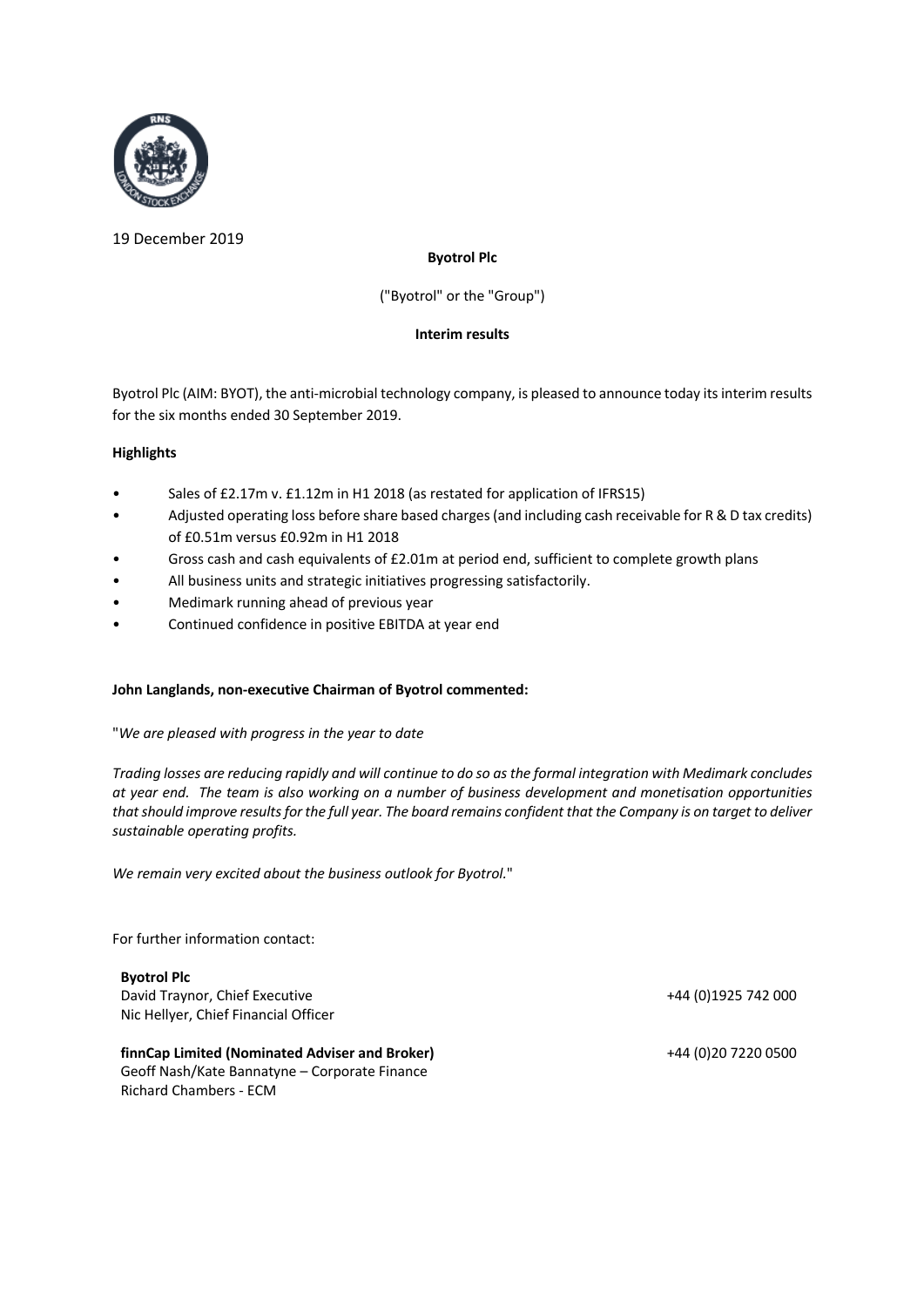*This announcement is released by Byotrol Plc and, prior to publication, the information contained herein was deemed to constitute inside information under the Market Abuse Regulations (EU) No. 596/2014. Such information is disclosed in accordance with the Company's obligations under Article 17 of MAR. The person who arranged for the release of this announcement on behalf of Byotrol Plc was Nic Hellyer, CFO.*

#### *Notes to editors*

*Byotrol plc (BYOT.L), quoted on AIM, is a specialist anti-microbial technology company, operating globally in the Food, Industrial, Healthcare and Consumer sectors, providing low toxicity products with a broad-based and targeted efficacy across all microbial classes; bacteria, viruses, fungi, moulds, mycobacteria and algae.* 

*Byotrol's products can be used stand-alone or as ingredients within existing products, where Byotrol can significantly improve their performance, especially in personal hygiene, domestic and industrial disinfection, odour control, food production and food management.* 

*Byotrol develops and commercialises technologies that create easier, safer and cleaner lives for everyone. For more information, please go to www.byotrol.co.uk*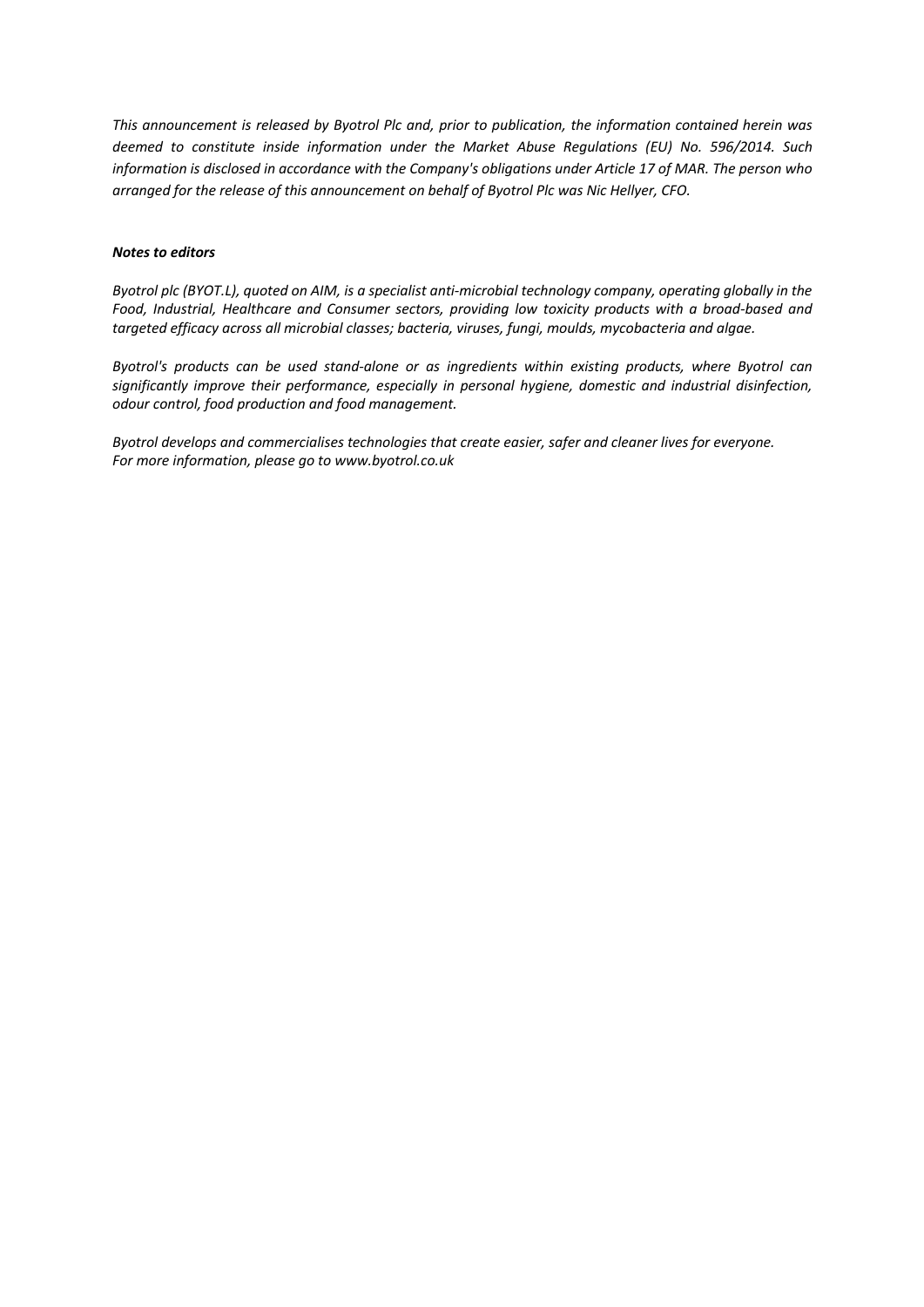### **Chief Executive's report**

I am pleased to report that performance in the period under review in our enlarged group has improved versus the comparable period in 2018:

- Sales increased to £2.17m versus £1.12m in H1 2018 (as restated for the application of IFRS 15)
- Adjusted operating loss before share based charges (and including R&D tax credits) of £0.51m versus £0.92m (restated)
- H1 results include US losses of £0.12m for the period (£0.14m in H1 2018)
- Cash and cash equivalents of £2.01m at period end.

All strategic initiatives are progressing satisfactorily across the Group. In the US, we continue to seek a partner for Byotrol24 and are now engaged in a number of early-stage discussions. As this process continues we are reducing marketing spend linked to the Target retail trial and are now expecting the in-store trial to lapse at the end of March 2020. We hope to be in an alternative relationship with a better risk/reward profile by this time.

#### **Results by segment**

As part of the continued improvements in the Group we are now simplifying our reporting segments into two – Professional (Byotrol and Medimark products for use within businesses and institutions) and Consumer (Byotrol and Medimark products for individual consumers, including their pets).

#### *Professional*

H1 revenues increased to £1.77m from £0.67m, boosted by six months of contribution from Medimark, against a one month contribution in the comparable period. On the same basis, gross profit increased from £0.2m to £0.75m. Gross margins in Professional are already benefiting from the greater scale and pricing power that Medimark brings and we expect that to accelerate as we rationalise and focus the product portfolio across the Group.

Invirtu, our alcohol-free hand sanitiser, has excellent brand potential and its sales continue to increase year on year: SC Johnson Professional has now launched our products under their brand in UK and Irish hospitals and we are very excited about the potential of this relationship. Sales into elite sports teams are also gathering momentum, including international cricket teams, Tour de France cycling teams, English Premier League football teams and British Olympic athletes.

Medimark is performing well across all of its market sectors, with sales, gross profit and costs all improved on the comparable period in 2018. Highlights include new launches into the UK dentistry segment, with a range of products for decontaminating and protecting dental facilities, and successful transition of Medimark's medical device portfolio into an EU accredited regulatory body for post Brexit sales.

### *Consumer*

Headline H1 revenues in this segment were £0.41m versus £0.45m in H1 2018 (as restated). Petcare remains the largest element of day-to-day sales in consumer, accounting for 92% of consumer sales in the period. Regulatory changes in EU petcare are now affecting all petcare suppliers and customers are migrating to our new, approved formulations, solidifying relationships and consolidating product ranges. A particular win was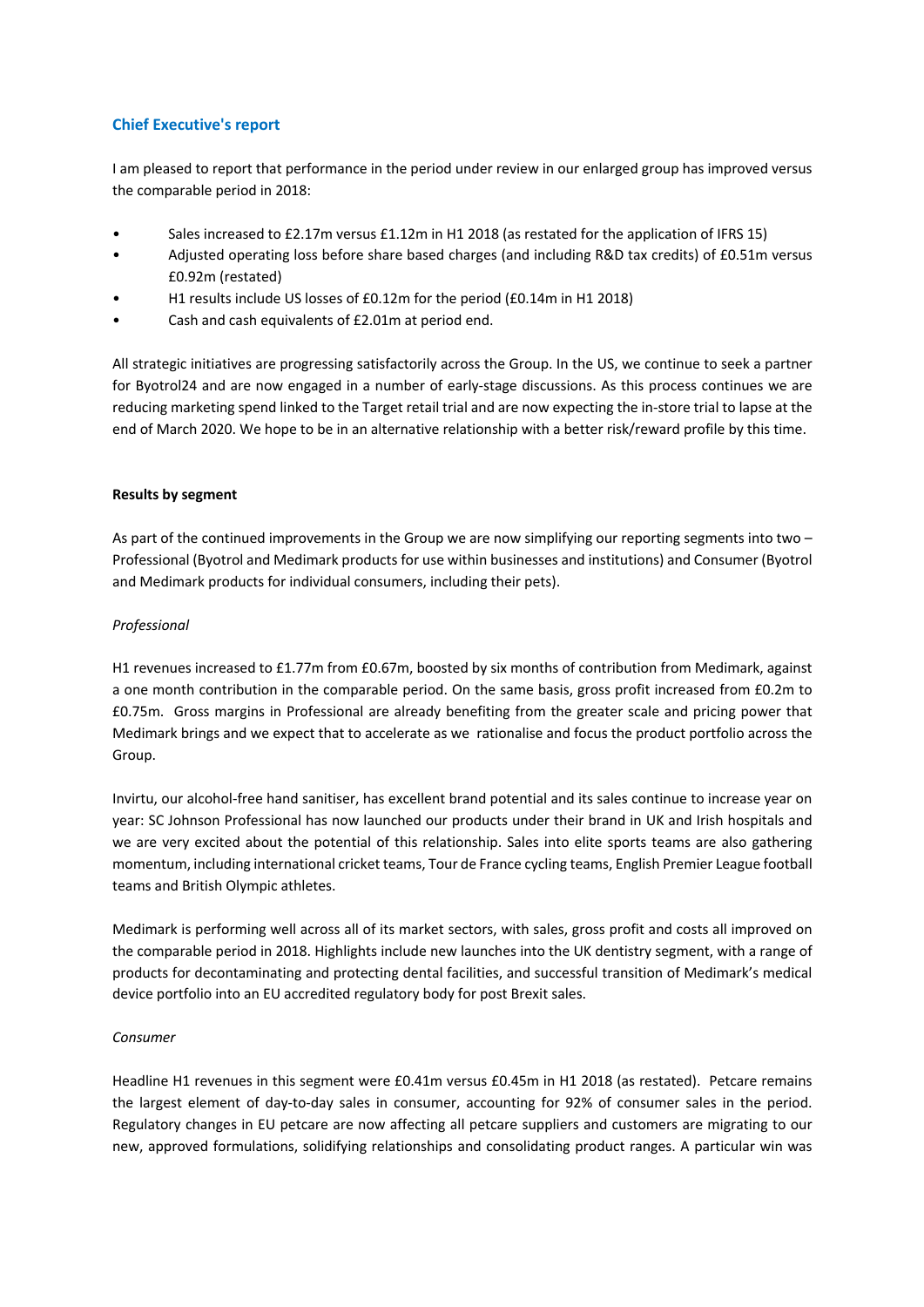with European pet healthcare brand Beaphar, extending their range of Byotrol surface care products into the UK pet market.

A similar process of regulatory change is now starting in South-East Asia. We are pleased to see this happening and expect to take advantage of the new opportunities that will emerge, just as we have been doing in the EU

Despite very limited resource investment in non-pet consumer, we are making good progress in household products with some new, initially small, launches expected in the New Year:

- Following the acquisition of Hero Pet Brands earlier this year, Manna Pro's UK division is launching a Multi-Surface Disinfectant Cleaner, powered by Byotrol, under their market-leading Simple Solution brand into the UK pet market in February 2020
- Iconic British heritage brand, Swan, has added Byotrol carpet detergents into its new floorcare offering. Marketed under the new Swan Dirtmaster brand, the range launches into retail stores in the UK in March 2020
- RK Wholesale Ltd have selected Byotrol formulations for their new range of UK floorcare products marketed under their long-standing Tower brand, which has provided consumers with home appliances since 1912, the new range will be launched in March 2020.

We understand that Solvay is making good progress with Actizone surface care products, in which we have an ongoing financial interest via a royalty linked to Solvay's sales. We are not party to the detail of their commercial discussions but we know that Solvay's resource commitment remains strong and our relationship healthy, especially in new product development, and we see potential upside from this relationship for calendar 2020 and beyond.

We continue our search for a partner for Byotrol24 in the US and have engaged professional advice to assist. Sales at Target continue to increase year on year and month on month, but are not large enough to justify continued, national marketing spend by us even at very small levels. We are now preparing for the trial at Target to finish at the end of March 2020.

#### **Implementation of IFRS 16**

Byotrol has adopted *IFRS 16 Leases* for the financial year ending 31 March 2020 and has chosen to use the modified retrospective approach to adoption which means there are no restatements to the prior year figures. IFRS 16 introduces a single lessee accounting model, whereby the Group will recognise lease liabilities and "right of use" assets at 1 January 2019 for leases previously classified as operating leases. Within the income statement rental expense is replaced by depreciation and interest expense. The adoption of IFRS 16 has resulted in aggregate right of use assets of £80,000 with corresponding liabilities of £82,000 being recognised as at 30 September 2019

In order to allow users of the accounts to see how the impact of IFRS 16 has affected adjusted EBITDA, we present a reconciliation below:

|                                                            | <b>Adjusted EBITDA</b> | <b>Adjusted EBITDA</b> |
|------------------------------------------------------------|------------------------|------------------------|
|                                                            | 6 months to            | 6 months to            |
|                                                            | 30 September 2019      | 30 September 2018      |
|                                                            | £'000                  | £'000                  |
| Consistent with FY 2019 presentation and accounting policy | (502)                  | (660)                  |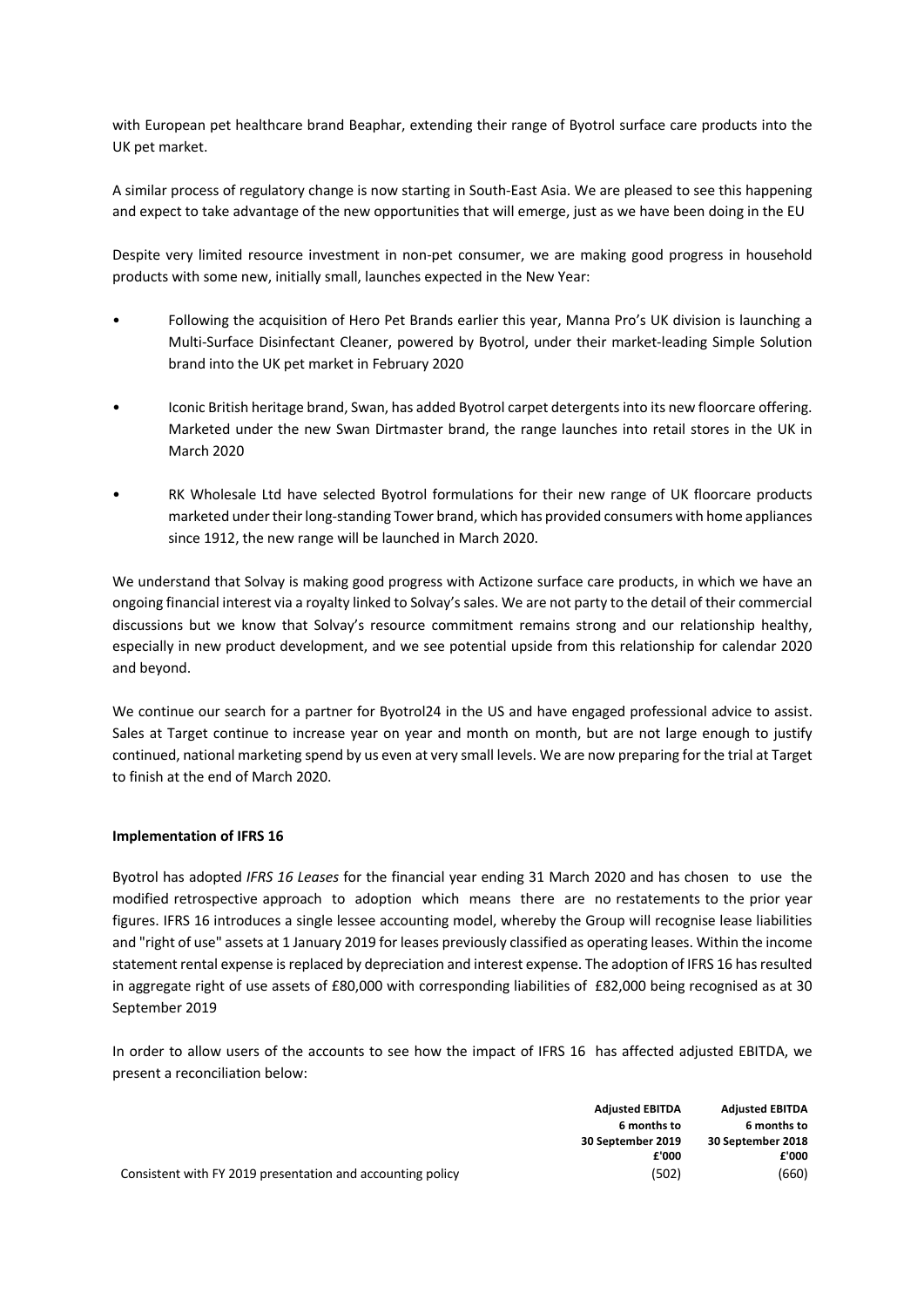| Changes due to IFRS 16                                     |       |       |
|------------------------------------------------------------|-------|-------|
| Consistent with H1 2020 presentation and accounting policy | (481) | (660) |

#### **Expenditure on non-current assets**

Expenditure of £0.12m (H1 2018: £0.09m) on relevant product development, and patent and license costs was capitalised in the period.

#### **Medimark acquisition – contingent payments**

Part of the consideration for the Medimark Acquisition in August 2018 was contingent on the achievement of certain EBITDA targets in the two years following the acquisition. The total contingent amount payable under these arrangements was between £nil and £1.8m, payable half in cash and half in Byotrol shares, depending on Medimark's audited profitability in the two financial years to 31 March 2020. We are currently in discussions with Medimark's vendors on the payment for the year to 31 March 2019, and we expect the discussions to conclude in the first quarter of 2020, with the cash payment shortly thereafter.

#### **Outlook**

This was a satisfactory half year, with steady progress on all fronts. All key performance metrics continue to improve across the business - sales, gross profit, gross margin – before any financial synergies with Medimark and with negligible one-off/technical or licensing deals so far. Integration planning is underway but synergies will not be realised until next financial year once the earnout on Medimark as completed. This is another area of upside that we see in the business, both on cost and revenue.

One area of focus at present is product rationalisation across the Group. We intend to focus on a small number of underlying technologies for our core products and sales across Professional and Consumer, and looking for alliances and partnerships for the remainder. At the moment we have seven technologies in house, all of which are valuable, but we know we must now focus resources.

The good news is that the Byotrol team now has very much the right mix of sales and technical personnel, cost control and cash reserves. We are now working hard on relaunching as a unified company from April 2020 and expect all the recent efforts to then become visible in results and projections. We remain very positive on our outlook and confident that we are doing the right things strategically and tactically.

Byotrol's results are typically weighted towards the second half and this characteristic is now amplified by the Medimark business which operates with a similar degree of seasonality, but with significantly higher sales than pre-acquisition Byotrol Professional. However, based on progress since period end, the Directors remain confident in reporting EBITDA positive results for the full year, with the degree of profitability dependent on trading in the New Year.

*David Traynor Chief Executive*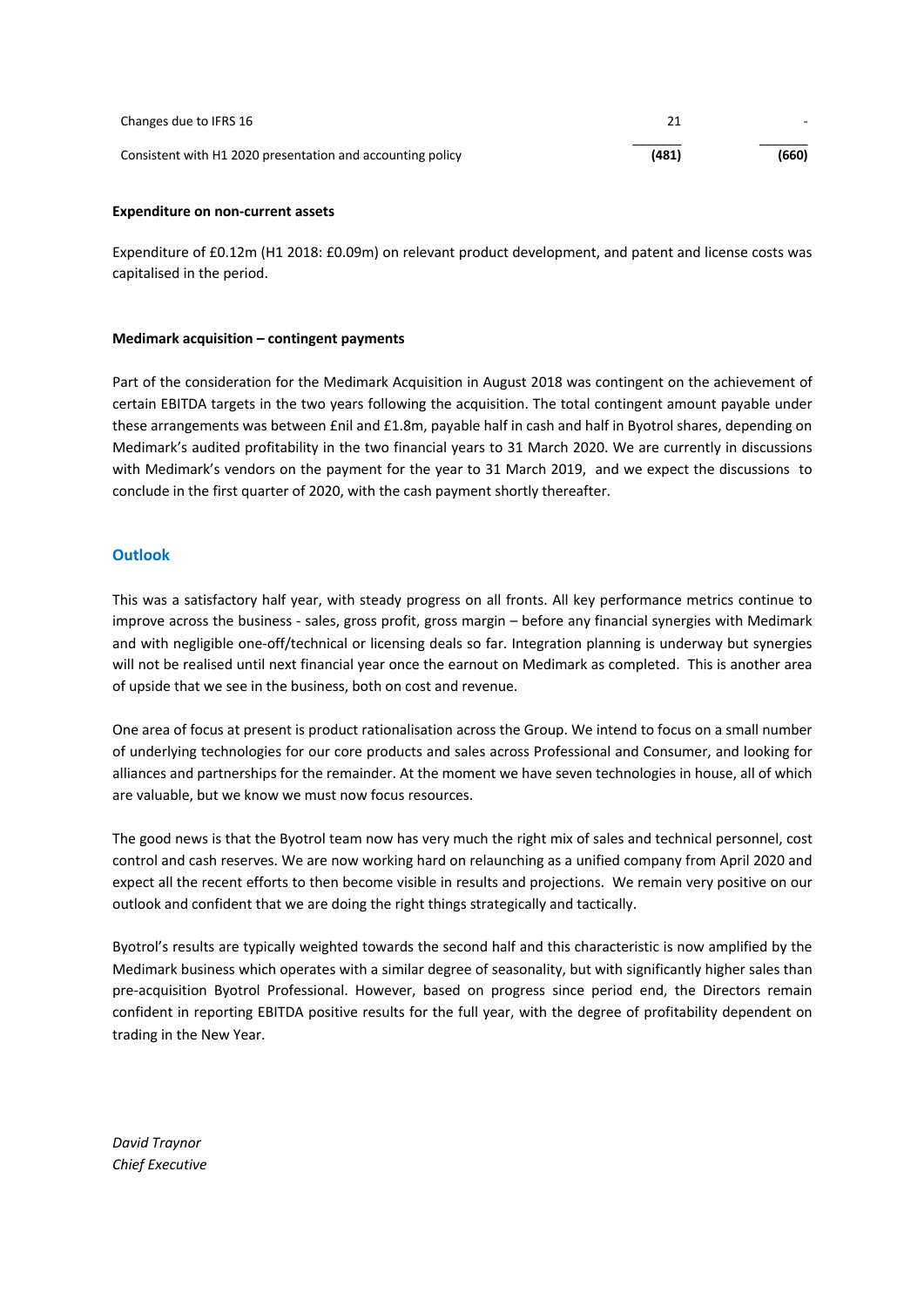# **Group statement of comprehensive income**

|                                                                                                            | Note           | 6 months to<br>30 September<br>2019<br>£'000 | 6 months to<br>30 September<br>2018<br>£'000 | Year to<br>31 March<br>2019<br>£'000 |
|------------------------------------------------------------------------------------------------------------|----------------|----------------------------------------------|----------------------------------------------|--------------------------------------|
|                                                                                                            |                | (unaudited)                                  | (unaudited,<br>restated)                     | (audited)                            |
| Revenue                                                                                                    | $\overline{2}$ | 2,174                                        | 1,123                                        | 5,660                                |
| Cost of sales and provision of services                                                                    |                | (1,259)                                      | (670)                                        | (2,055)                              |
| <b>Gross profit</b>                                                                                        |                | 915                                          | 453                                          | 3,605                                |
| Sales and marketing costs                                                                                  |                | (557)                                        | (405)                                        | (963)                                |
| Research and development costs                                                                             |                | (177)                                        | (268)                                        | (436)                                |
| Other administrative costs                                                                                 |                | (662)                                        | (558)                                        | (1, 328)                             |
| Share-based payments                                                                                       |                | (25)                                         | (37)                                         | (60)                                 |
| depreciation<br><b>Earnings</b><br>before<br>interest,<br>tax,<br>and<br>amortisation                      |                | (506)                                        | (815)                                        | 818                                  |
| Depreciation                                                                                               |                | (33)                                         | (11)                                         | (24)                                 |
| Amortisation                                                                                               |                | (57)                                         | (131)                                        | (363)                                |
| Adjusted operating (loss)/profit                                                                           |                | (596)                                        | (957)                                        | 431                                  |
| Amortisation of acquisition intangibles<br><b>Exceptional items</b>                                        |                | (146)                                        |                                              | (175)                                |
| Fair value movement on contingent consideration                                                            |                | 142                                          |                                              |                                      |
| liabilities                                                                                                |                |                                              |                                              |                                      |
| <b>Operating (loss)/profit</b>                                                                             |                | (600)                                        | (957)                                        | 256                                  |
| Finance income                                                                                             | 4              | 14                                           | 4                                            | 41                                   |
| Finance expense                                                                                            | 5              | (101)                                        | (19)                                         | (80)                                 |
| R&D tax credits                                                                                            |                | 63                                           |                                              | 124                                  |
| (Loss)/profit before taxation                                                                              |                | (624)                                        | (972)                                        | 341                                  |
| Income tax credit/(expense)                                                                                |                | (11)                                         | 3                                            | 11                                   |
| (LOSS)/PROFIT FOR THE PERIOD                                                                               |                | (635)                                        | (969)                                        | 352                                  |
| Other comprehensive income/(expense):<br>Items that may be reclassified subsequently to profit or<br>loss: |                |                                              |                                              |                                      |
| <b>Exchange differences</b>                                                                                |                | (4)                                          | (10)                                         | $\overline{7}$                       |
| Other comprehensive income/(expense), net of tax                                                           |                | (4)                                          | (10)                                         | $\overline{\mathbf{z}}$              |
| TOTAL COMPREHENSIVE (LOSS) / INCOME FOR THE<br><b>PERIOD</b>                                               |                | (639)                                        | (979)                                        | 359                                  |
| Earnings per share                                                                                         |                |                                              |                                              |                                      |
| <b>Basic</b>                                                                                               | 6              | (0.15p)                                      | (0.24)p                                      | 0.08p                                |
| Diluted                                                                                                    | 6              | (0.15p)                                      | (0.24)p                                      | 0.08p                                |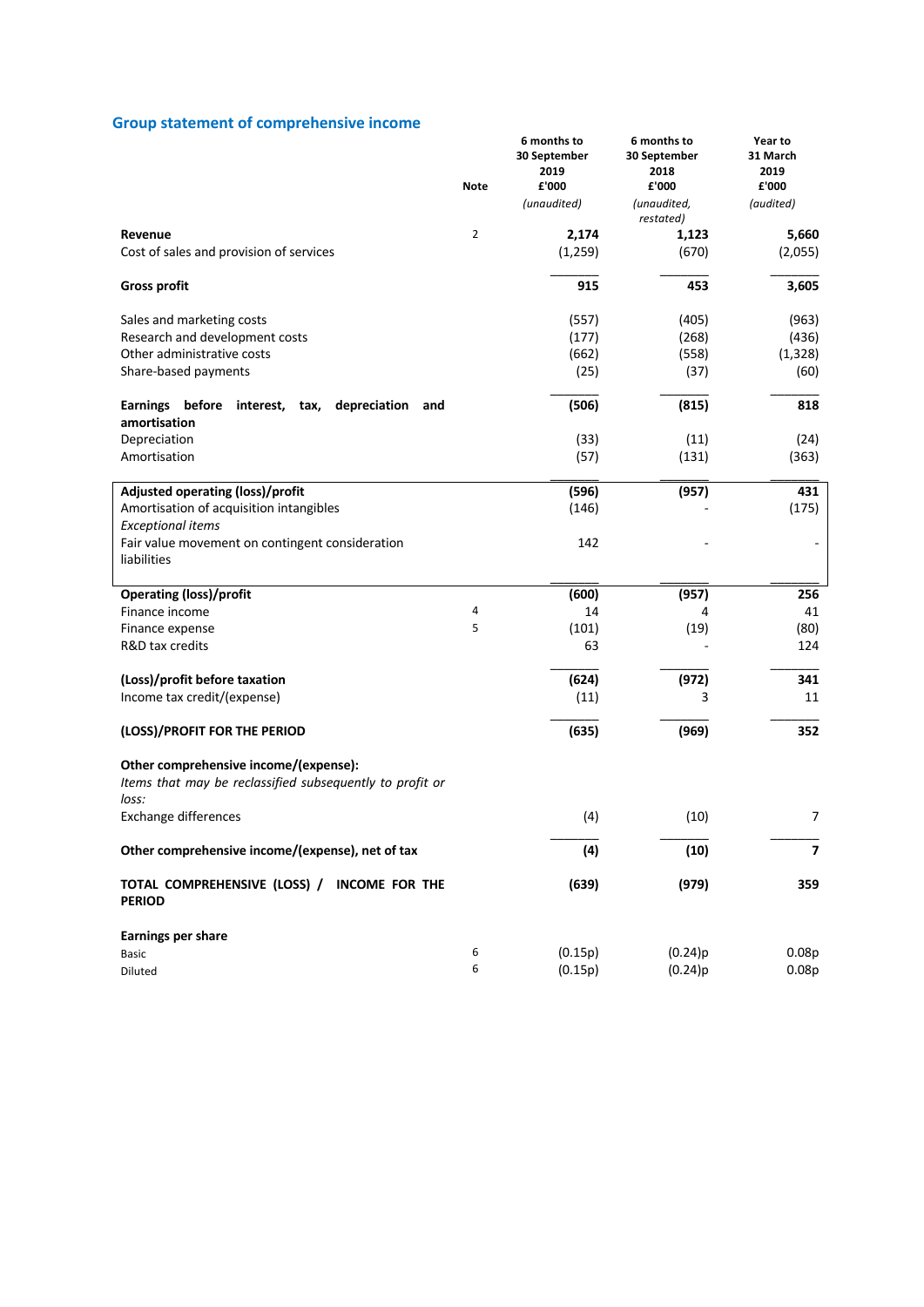### **Group statement of financial position**

|                                                  | <b>Note</b> | As at<br>30 September<br>2019<br>£'000<br>(unaudited) | As at<br>30 September<br>2018<br>£'000<br>(unaudited, | As at<br>31 March<br>2019<br>£'000<br>(audited) |
|--------------------------------------------------|-------------|-------------------------------------------------------|-------------------------------------------------------|-------------------------------------------------|
| <b>Assets</b>                                    |             |                                                       | restated)                                             |                                                 |
| Non-current assets                               |             |                                                       |                                                       |                                                 |
| Intangible assets                                | 7           | 3,782                                                 | 4,068                                                 | 3,862                                           |
| Property, plant and equipment                    |             | 66                                                    | 60                                                    | 58                                              |
| Right-of-use assets                              | 8           | 80                                                    |                                                       |                                                 |
| Contract assets                                  |             |                                                       |                                                       | 176                                             |
|                                                  |             | 3,928                                                 | 4,128                                                 | 4,096                                           |
| Current assets                                   |             |                                                       |                                                       |                                                 |
| Contract assets                                  |             | 461                                                   |                                                       | 275                                             |
| Inventories                                      |             | 384                                                   | 326                                                   | 416                                             |
| Trade and other receivables                      |             | 1,253                                                 | 1,154                                                 | 1,521                                           |
| Cash and cash equivalents                        |             | 2,007                                                 | 3,552                                                 | 2,797                                           |
|                                                  |             | 4,105                                                 | 5,032                                                 | 5,009                                           |
| <b>Total assets</b>                              |             | 8,033                                                 | 9,160                                                 | 9,105                                           |
| <b>Liabilities</b>                               |             |                                                       |                                                       |                                                 |
| Non-current liabilities                          |             |                                                       |                                                       |                                                 |
| Deferred tax liabilities                         |             | 421                                                   | 460                                                   | 441                                             |
| Other financial liabilities<br>Lease liabilities | 10          | 42                                                    | 276                                                   | 297                                             |
| Other payables                                   |             |                                                       | 110                                                   |                                                 |
|                                                  |             |                                                       |                                                       |                                                 |
|                                                  |             | 463                                                   | 846                                                   | 738                                             |
| <b>Current liabilities</b>                       |             |                                                       |                                                       |                                                 |
| Lease liabilities                                | 10          | 40                                                    |                                                       |                                                 |
| Other financial liabilities                      | 11          | 752                                                   | 485                                                   | 520                                             |
| <b>Contract liabilities</b>                      |             |                                                       | 1,000                                                 |                                                 |
| Trade and other payables                         |             | 817                                                   | 1,521                                                 | 1,193<br>245                                    |
| Invoice discounting facility                     |             | 168                                                   | 260                                                   |                                                 |
|                                                  |             | 1,777                                                 | 3,266                                                 | 1,958                                           |
| <b>Total liabilities</b>                         |             | 2,240                                                 | 4,112                                                 | 2,696                                           |
| <b>NET ASSETS</b>                                |             | 5,793                                                 | 5,048                                                 | 6,409                                           |
| Issued share capital and reserves                |             |                                                       |                                                       |                                                 |
| Share capital                                    |             | 1,077                                                 | 1,077                                                 | 1,077                                           |
| Share premium                                    |             | 28,282                                                | 28,282                                                | 28,282                                          |
| Merger reserve                                   |             | 1,065                                                 | 1,065                                                 | 1,065                                           |
| Retained earnings                                |             | (24, 631)                                             | (25, 376)                                             | (24, 015)                                       |
| <b>TOTAL EQUITY</b>                              |             | 5,793                                                 | 5,048                                                 | 6,409                                           |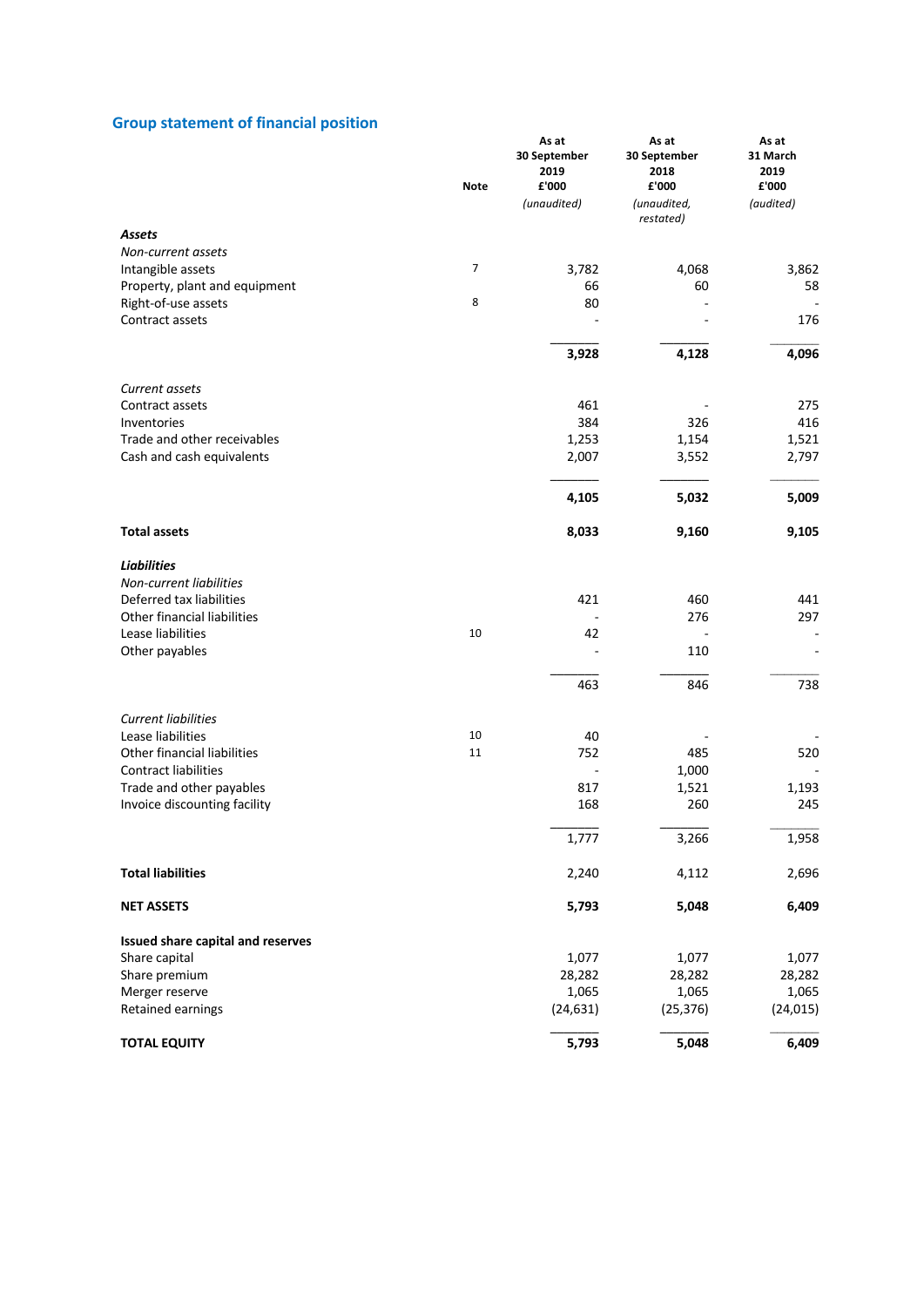# **Group statement of cash flows**

|                                                                          | 6 months to<br>30 September<br>2019<br>£'000 | 6 months to<br>30 September<br>2018<br>£'000 | Year to<br>31 March<br>2019<br>£'000 |
|--------------------------------------------------------------------------|----------------------------------------------|----------------------------------------------|--------------------------------------|
|                                                                          | (unaudited)                                  | (unaudited,<br>restated)                     | (audited)                            |
| Cash flows from operating activities                                     |                                              |                                              |                                      |
| Profit/(loss) for the period                                             | (635)                                        | (969)                                        | 352                                  |
| Adjustments for:                                                         |                                              |                                              |                                      |
| Depreciation of tangible non-current assets                              | 33                                           | 11                                           | 24                                   |
| Amortisation of intangible non-current assets                            | 203                                          | 131                                          | 538                                  |
| Finance income                                                           | (14)                                         | (4)                                          | (41)                                 |
| Finance costs                                                            | 101                                          | 19                                           | 80                                   |
| Share-based payments                                                     | 25                                           | 37                                           | 60                                   |
| Income tax recognised in profit or loss                                  | 31                                           |                                              | 13                                   |
| (Decrease) in deferred tax                                               | (20)                                         | (3)                                          | (24)                                 |
| Operating cash flows before movements in working capital                 | (276)                                        | (778)                                        | 1,002                                |
| (Increase)/decrease in inventories                                       | 32                                           | 19                                           | (70)                                 |
| (Increase)/decrease in trade and other receivables                       | 268                                          | 201                                          | (390)                                |
| (Increase)/decrease in contract assets                                   | (10)                                         |                                              | (451)                                |
| Increase/(decrease) in trade and other payables                          | (550)                                        | (81)                                         | 239                                  |
| Increase in contract liabilities                                         |                                              | 1,000                                        |                                      |
| Net cash (used in)/generated from operating activities                   | (536)                                        | 361                                          | 330                                  |
|                                                                          |                                              |                                              |                                      |
| Cash flows from investing activities<br>Development of intangible assets | (123)                                        | (82)                                         | (283)                                |
| Cash (outflow) on acquisition of subsidiaries net of cash acquired       |                                              | (554)                                        | (1, 131)                             |
| Acquisition of property, plant and equipment                             | (21)                                         | (13)                                         | (23)                                 |
| Interest income                                                          | 14                                           | 4                                            | 41                                   |
| Finance costs                                                            | (23)                                         | (3)                                          | (13)                                 |
| Net cash used in investing activities                                    | (153)                                        | (648)                                        | (1,409)                              |
| Cash flows from financing activities                                     |                                              |                                              |                                      |
| Repayments of principal on lease liabilities                             | (20)                                         |                                              |                                      |
| Movement in invoice discounting facility                                 | (77)                                         | (3)                                          | 16                                   |
|                                                                          |                                              |                                              |                                      |
| Net cash (used in)/ generated by financing activities                    | (97)                                         | (3)                                          | 16                                   |
| Net (decrease)/increase in cash and cash equivalents                     | (786)                                        | (290)                                        | (1,063)                              |
| Net foreign exchange differences                                         | (4)                                          | (10)                                         | 7                                    |
| Cash and equivalent at beginning of period                               | 2,797                                        | 3,852                                        | 3,853                                |
| Cash and cash equivalents at end of period                               | 2,007                                        | 3,552                                        | 2,797                                |
|                                                                          |                                              |                                              |                                      |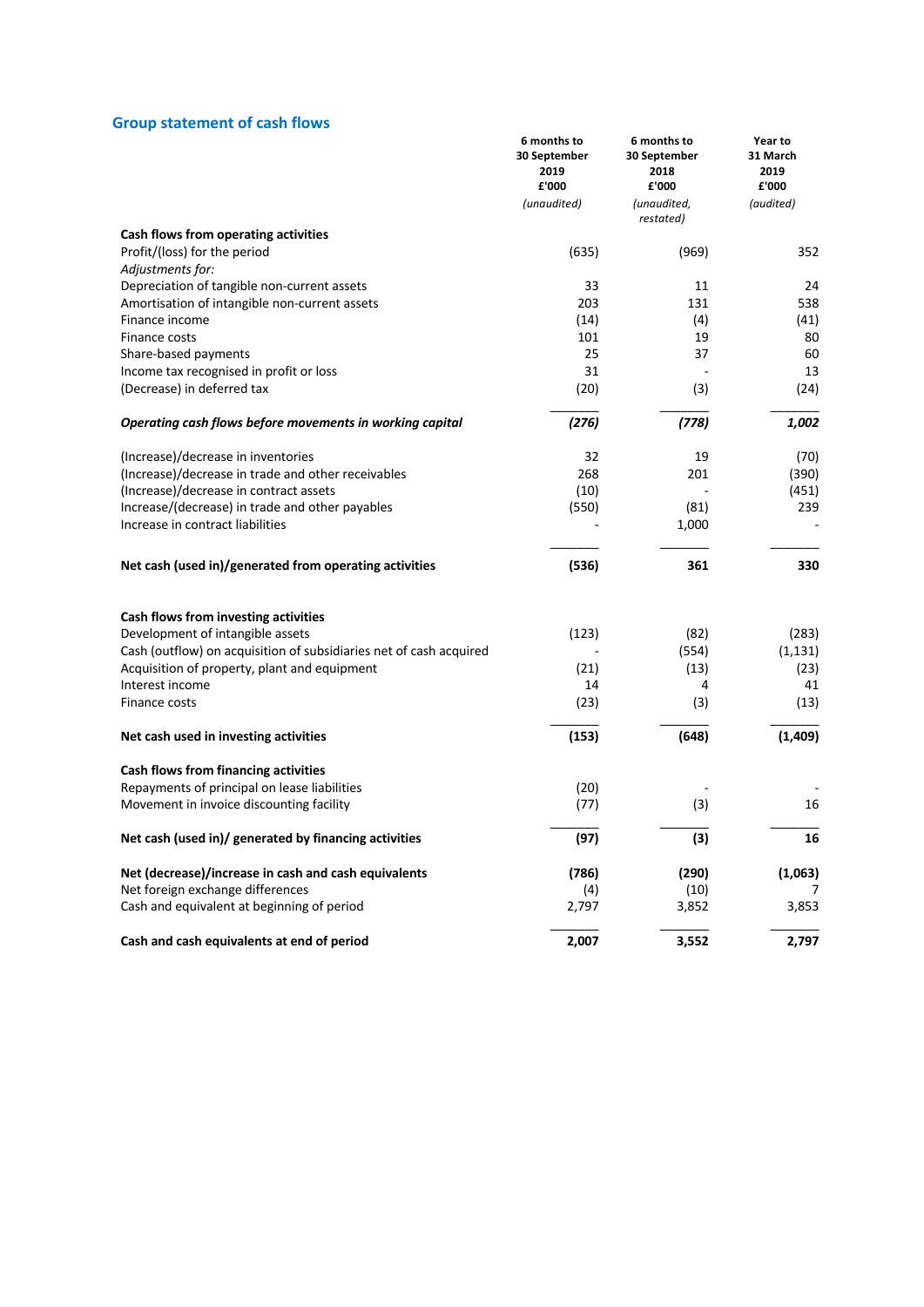# **Group statement of changes in equity**

|                                                    | Share<br>capital | Share<br>premium | Merger<br>reserve | Retained<br>profits | Total    |
|----------------------------------------------------|------------------|------------------|-------------------|---------------------|----------|
|                                                    | £'000            | £'000            | £'000             | £'000               | £'000    |
| Balance at 31 March 2018 as previously<br>reported | 1,007            | 27,468           | 1,065             | (23, 114)           | 6,426    |
| Effect of change of accounting policy (IFRS<br>15) |                  |                  |                   | (1, 320)            | (1, 320) |
| Balance at 31 March 2018 as restated               | 1,007            | 27,468           | 1,065             | (24, 434)           | 5,106    |
| Loss after taxation for the period                 |                  |                  |                   | (969)               | (969)    |
| Other comprehensive income:                        |                  |                  |                   |                     |          |
| <b>Exchange differences</b>                        |                  |                  |                   | (10)                | (10)     |
| Share-based payments                               |                  |                  |                   | 37                  | 37       |
| Transactions with owners:                          |                  |                  |                   |                     |          |
| Shares issued by Byotrol plc                       | 70               | 814              |                   |                     | 884      |
| Balance at 30 September 2018                       | 1,077            | 28,282           | 1,065             | (25, 376)           | 5,048    |
| Profit after taxation for the period               |                  |                  |                   | 1,321               | 1,321    |
| Other comprehensive income:                        |                  |                  |                   |                     |          |
| <b>Exchange differences</b>                        |                  |                  |                   | 17                  | 17       |
| Share-based payments                               |                  |                  |                   | 23                  | 23       |
| Balance at 31 March 2019                           | 1,077            | 28,282           | 1,065             | (24, 015)           | 6,409    |
| Effect of change of accounting policy (IFRS<br>16) |                  |                  |                   | (2)                 | (2)      |
| Balance at 31 March 2019 as restated               | 1,077            | 28,282           | 1,065             | (24, 017)           | 6,407    |
| Profit/(loss) after taxation for the period        |                  |                  |                   | (639)               | (639)    |
| Share-based payments                               |                  |                  |                   | 25                  | 25       |
| Other comprehensive income:                        |                  |                  |                   |                     |          |
| <b>Exchange differences</b>                        |                  |                  |                   |                     |          |
| Balance at 30 September 2019                       | 1,077            | 28,282           | 1,065             | (24, 631)           | 5,793    |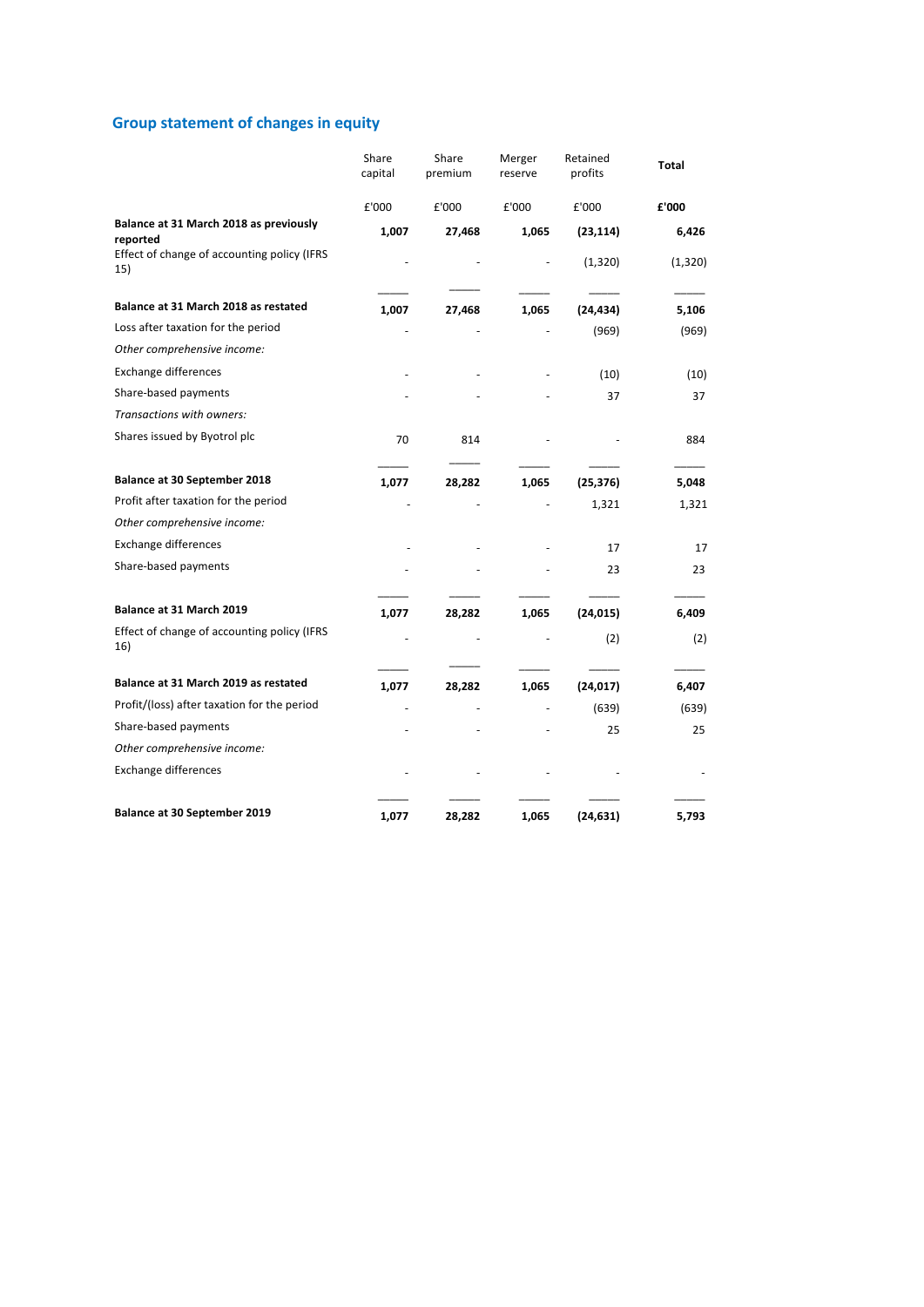### **Notes to the Group financial statements**

#### **1 Basis of preparation**

The Group has prepared its interim financial statements for the 6 months ended 30 September 2019 (the "interim results") in accordance with the recognition and measurement principles of International Financial Reporting Standards ("IFRS") as adopted by the European Union and also in accordance with the recognition and measurement principles of IFRS issued by the International Accounting Standards Board, but do not include all the disclosures that would otherwise be required. They have been prepared under the historical cost convention as modified to include the revaluation of certain non-current assets. Other than the adoption of *IFRS 16 Leases* the accounting policies adopted in the interim financial statements are consistent with those adopted in the Group's Annual Report and Financial Statements for the year ended 31 March 2019 and those which will be adopted in the preparation of the annual report for the year ending 31 March 2019.

As permitted, the interim results have been prepared in accordance with the AIM Rules of the London Stock Exchange and not in accordance with *IAS34 Interim Financial Reporting*. They do not constitute full statutory accounts within the meaning of section 434 of the Companies Act 2006 and are unaudited.

#### *Change in accounting policy - application of IFRS 16 Leases*

In the current period the Group has applied *IFRS 16 Leases* (as issued by the IASB in January 2016) for the first time ("IFRS 16" or the "Standard"). The Group has applied the definition of a lease and related guidance set out in the Standard to all lease contracts entered into or modified on or after 1 January 2014, with the date of initial application as 1 April 2019. The Group has applied IFRS 16 using the modified retrospective approach, with no restatement of comparative information.

IFRS 16 changes how the Group accounts for leases previously classified as operating leases under IAS 17, which were off balance sheet. Applying IFRS 16, for all leases (except as noted below), the Group:

(i) recognises right-of-use assets and lease liabilities in the consolidated statement of financial position, initially measured at the present value of future lease payments;

(ii) recognises depreciation of right-of-use assets, and interest on lease liabilities, in the consolidated statement of comprehensive income; and

(iii) separates the total amount of cash paid in respect of lease obligations into a principal portion and interest (both presented within financing activities) in the consolidated statement of cash flows.

Lease payments under (i) are discounted using the interest rate implicit in the lease, if that rate can be determined, or the Group's estimated incremental borrowing rate. The finance cost is charged to the Consolidated Statement of Comprehensive Income over the lease period so as to produce a constant periodic rate of interest on the remaining balance of the liability for each period. The right-of-use asset is depreciated over the shorter of the asset's useful life and the lease term on a straight-line basis. Additionally under IFRS 16, right-of-use assets are tested for impairment in accordance with *IAS 36 Impairment of Assets*. This replaces the previous requirement to recognise a provision for onerous lease contracts. For the leases taken on balance sheet at 1 April 2019 the Group has used a weighted average interest rate of 3.3%.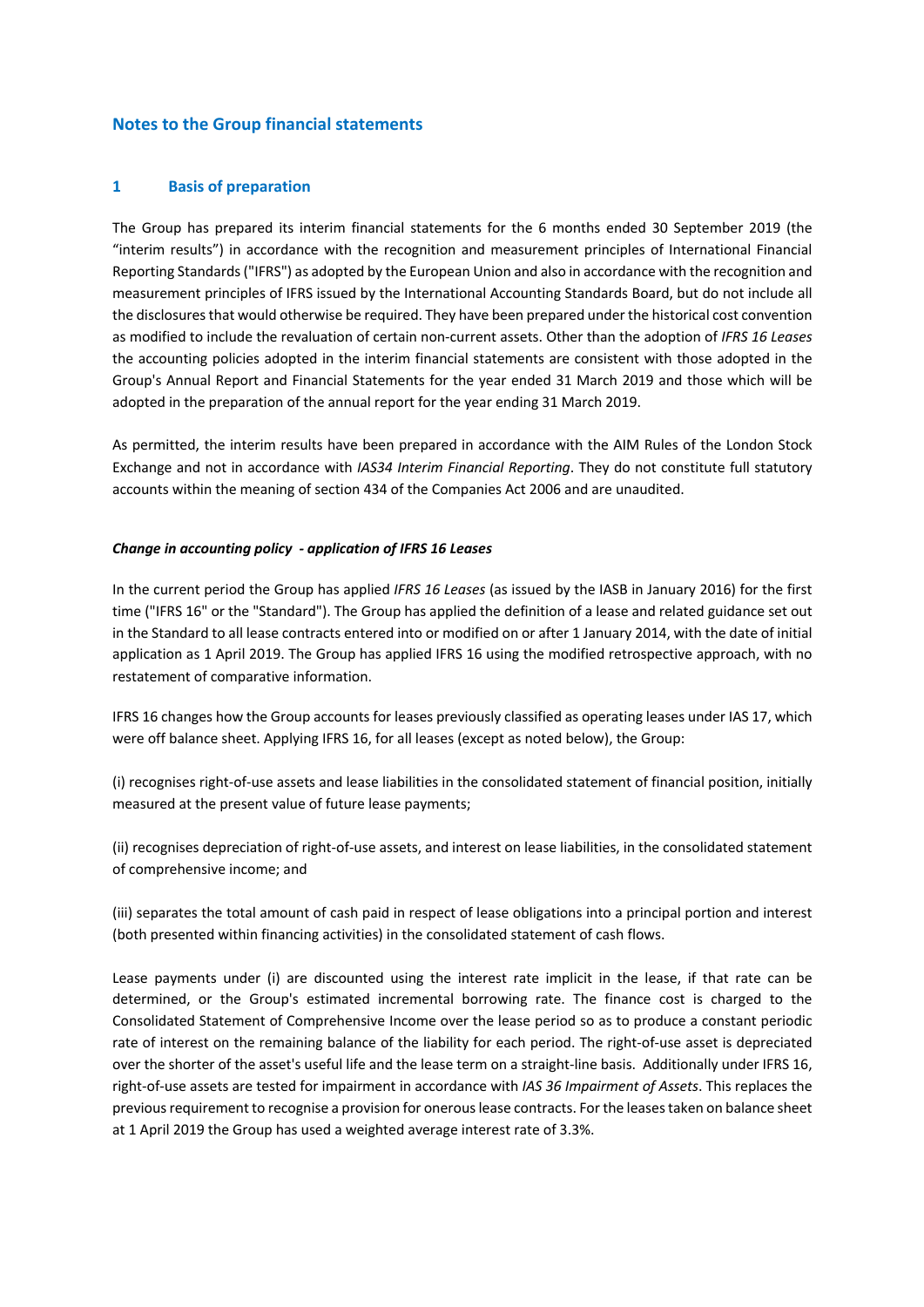For short-term leases (lease term of 12 months or less) and leases of low-value assets the Group has opted to recognise a lease expense on a straight-line basis as permitted by the Standard. This expense is presented within other expenses in the consolidated statement of profit or loss.

#### *Financial effect of initial application of IFRS 16*

The tables below show the amount of adjustment for each financial statement line item affected by the application of IFRS 16 for the current period. As the Group has adopted the modified retrospective approach the prior year and period are not restated for its application and hence there is no effect shown.

|                                   | 6 months to<br>30 September<br>2019<br>£'000<br>(unaudited) |
|-----------------------------------|-------------------------------------------------------------|
| Increase in depreciation          | 20                                                          |
| Increase in finance costs         | $\mathbf{1}$                                                |
| Decrease in other expenses        | (21)                                                        |
| Increase in profit for the period |                                                             |

#### *Impact on earnings per share for the period*

The impact on earnings per share is too small to be reflected in disclosure to the nearest 0.01p,

#### *Impact on assets, liabilities and equity as at 1 April 2019*

|                                            | As previously<br>reported | <b>IFRS 16</b><br>adjustments | As restated<br>£'000 |
|--------------------------------------------|---------------------------|-------------------------------|----------------------|
|                                            | £'000                     | £'000                         |                      |
|                                            | (audited)                 | (unaudited)                   | (unaudited)          |
| Right-of-use assets                        |                           | 99                            | 99                   |
| Net impact on total assets                 |                           | 99                            | 99                   |
| Lease liabilities                          |                           | 101                           | 101                  |
| Net impact on total liabilities            |                           | 101                           | 101                  |
| Retained earnings                          |                           | (2)                           | (2)                  |
| Net impact on total liabilities and equity |                           | 99                            | 99                   |

The recognised right-of-use assets relate to the following types of assets:

|                           | As at<br>30 September 2019<br>£'000 | As at<br>1 April 2019<br>£'000 |
|---------------------------|-------------------------------------|--------------------------------|
|                           | (unaudited)                         | (unaudited)                    |
| Leasehold properties      | 53                                  | 65                             |
| Motor vehicles            | 27                                  | 35                             |
| Total right-of-use assets | 80                                  | 100                            |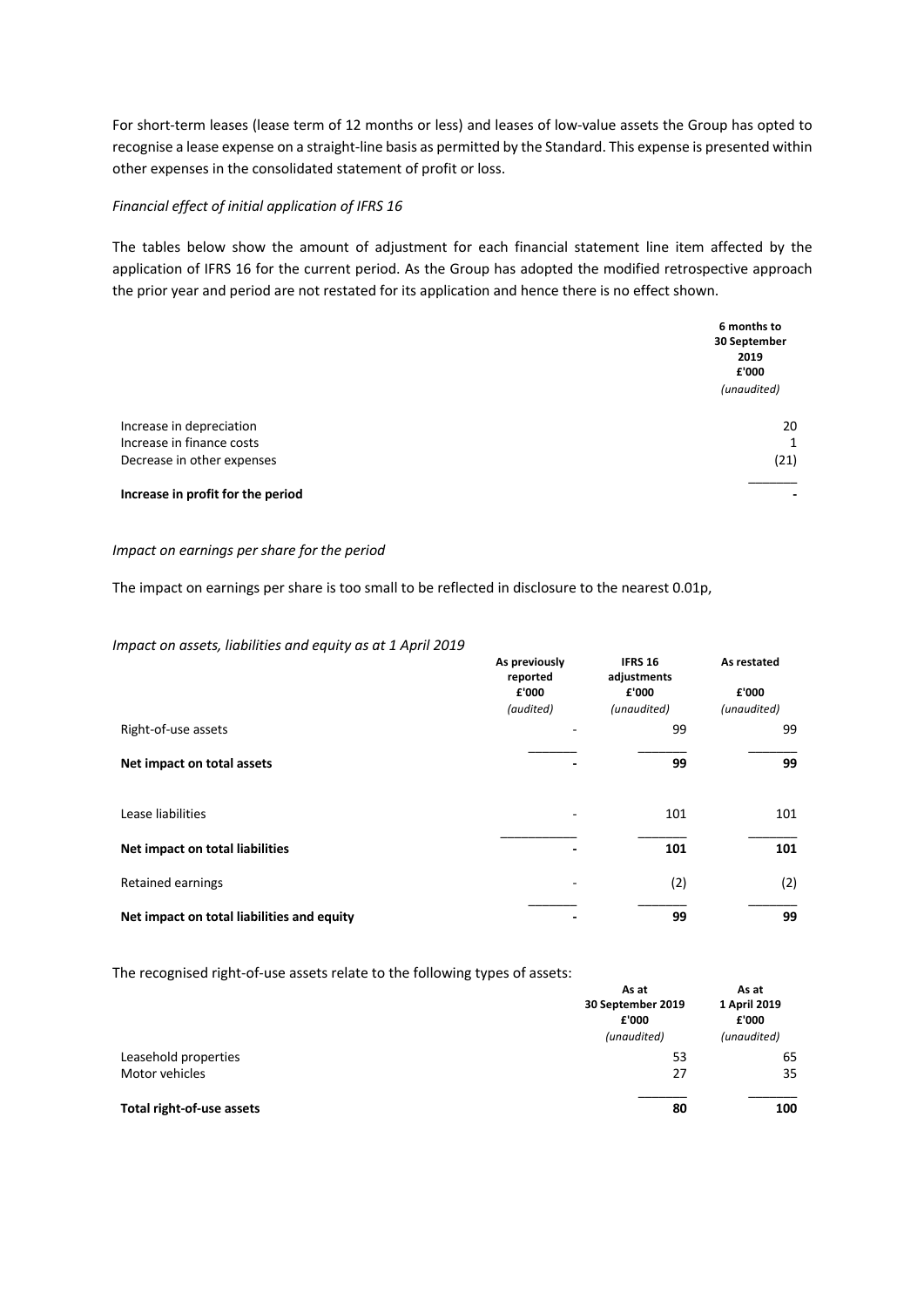The associated right-of-use assets for leases were measured on a retrospective basis as if the new rules had always been applied. There were no onerous lease contracts that would have required an adjustment to the right-of-use assets at the date of initial application.

#### *Impact on consolidated statement of cash flows*

The application of IFRS 16 has an impact on the consolidated statement of cash flows of the Group as under the Standard lessees must present:

- Short-term lease payments, payments for leases of low-value assets and variable lease payments not included in the measurement of the lease liability as part of operating activities (such payments have no material effect on these financial statements);
- Cash paid for the interest portion of lease liabilities as part of financing activities; and
- Cash payments for the repayment of the principal portions of leases liabilities as part of financing activities.

Under IAS 17, all lease payments on operating leases were presented as part of cash flows from operating activities. Consequently, for the 6 months ended 30 September 2019, the net cash generated by operating activities has increased by £21,000 and net cash used in financing activities decreased by the same amount.

### *IFRIC 23 Uncertainty over Income Tax Treatments*

IFRIC 23 is effective for periods beginning on or after 1 January 2019 and requires:

- The Group to determine whether uncertain tax treatments should be considered separately, or together as a group, based on which approach provides better predictions of the resolution;
- The Group to consider if it is probable that the tax authorities will accept the uncertain tax treatment; and
- If it is not probable that the uncertain tax treatment will be accepted, measure the tax uncertainty based on the most likely amount or expected value, depending on whichever method better predicts the resolution of the uncertainty

The Group does not believe that it is impacted by IFRIC 23 and therefore opening retained earnings remain unaffected.

#### *Going concern*

The Directors have considered trading and cash flow forecasts prepared for the Group, and based on these, and confirmed banking facilities, are satisfied that the Group will continue to be able to meet its liabilities as they fall due for at least one year from the date of these results. On this basis, they consider it appropriate to have adopted the going concern basis in the preparation of the interim results, which were approved by the Board of Directors on 18 December 2019.

### *Comparative financial information*

The comparative financial information presented herein for the year ended 31 March 2019 does not constitute full statutory accounts for that period. Statutory accounts for the year ended 31 March 2019 have been filed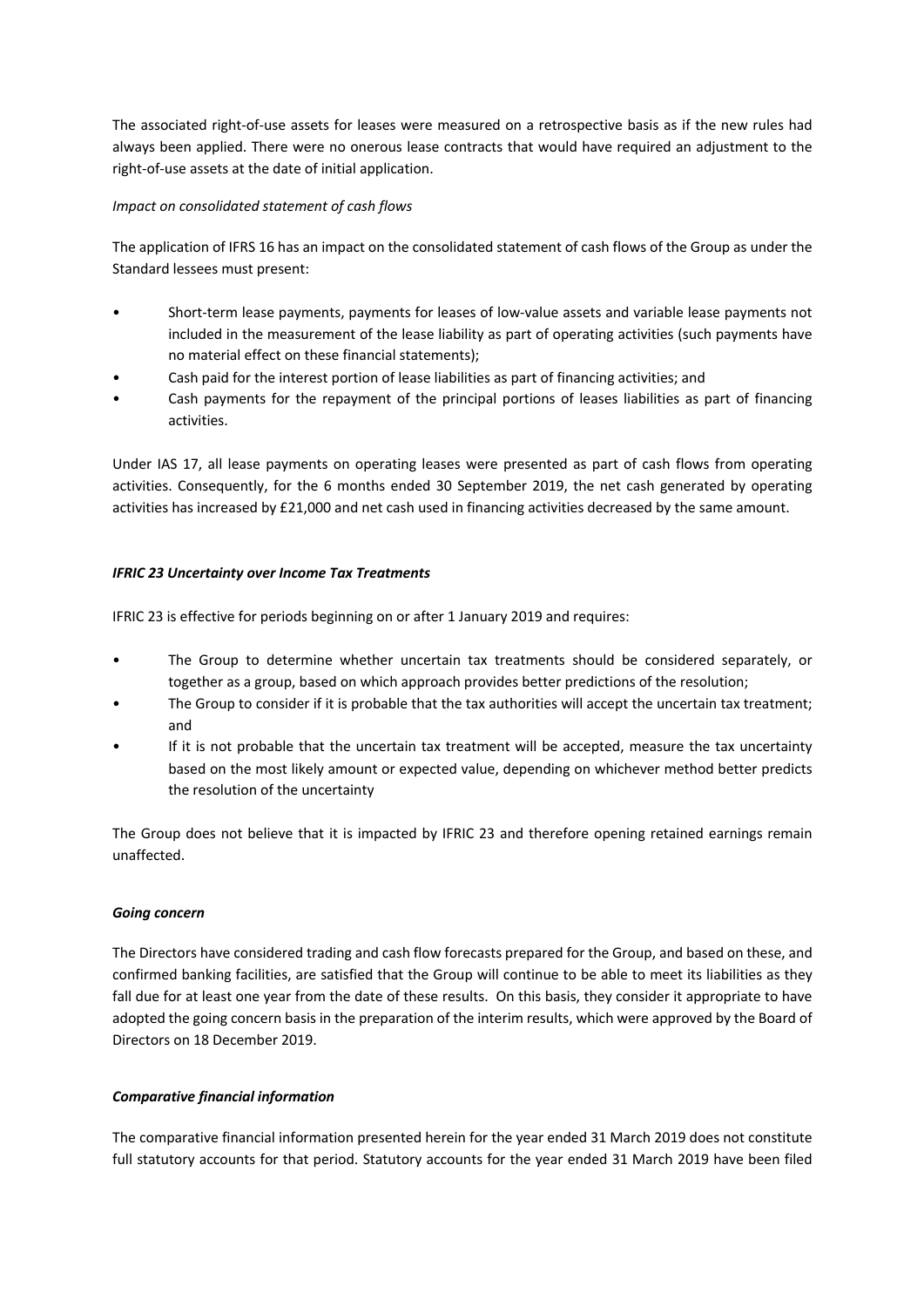with the Registrar of Companies. These statutory accounts were reported on by the Group's auditors and received a qualified auditor's report, which included the following wording:

"*The Group's cash and cash equivalents balance included in the Consolidated Statement of Financial Position of £2,797,000 as at 31 March 2019 consists of various bank accounts across more than one bank. Included within the Group cash and cash equivalents balance was £89,000 across four Lloyds Bank Plc accounts within two subsidiary entities. We have not received a response from Lloyds Bank Plc to our request for confirmation of bank account balances and of any other facilities or arrangements that the Group has with Lloyds Bank Plc other than an acknowledgment of receipt, which confirms that an account previously held by the parent company with a trivial balance recognised in the Company statement of financial position is closed.*

*We were able to review bank reconciliations for three of the four open Lloyds Bank Plc accounts referred to above, with the fourth account having a trivial balance for which bank statements indicate trivial movement during the year. However we were unable to perform all our planned audit procedures and we considered that alternative audit procedures did not fully address the risk of completeness of bank facilities across the Group and parent company financial statements*."

These statutory accounts did not otherwise draw attention to any matters by way of emphasis and did not contain a statement under Section 498(2) or 498(3) of the Companies Act 2006.

Comparative information for the 6 months ended 30 September 2018 has been restated for the impact of the application of IFRS 15 (as a new accounting standard) and IFRS 3.

#### **2 Segmental analysis**

#### *Revenue by geography*

The Group recognises revenue in 3 geographical regions based on the location of customers, as set out in the following table:

|                                                               | Professional | Consumer | <b>Total</b> |
|---------------------------------------------------------------|--------------|----------|--------------|
| 6 months ended 30 September 2019                              | £'000        | £'000    | £'000        |
| United Kingdom                                                | 1,483        | 168      | 1,651        |
| North America                                                 |              | 29       | 29           |
| <b>Rest of World</b>                                          | 282          | 212      | 494          |
| Total revenue                                                 | 1,765        | 409      | 2,174        |
| Cost of sales                                                 | (1,013)      | (246)    | (1,259)      |
| Gross profit                                                  | 752          | 163      | 915          |
| Centrally incurred income and expenditure not attributable to |              |          |              |
| individual segments:                                          |              |          |              |
| Sales and marketing costs                                     |              |          | (557)        |
| Research and development costs                                |              |          | (177)        |
| administrative costs excluding<br>directly<br>Other<br>costs  |              |          | (662)        |
| attributable to acquisition of subsidiary                     |              |          |              |
| Depreciation and amortisation                                 |              |          | (90)         |
| Share-based payments                                          |              |          | (25)         |
| Amortisation of acquisition intangibles                       |              |          | (146)        |
| Fair value movement on contingent consideration liabilities   |              |          | 142          |
| Finance income                                                |              |          | 14           |
| Finance costs                                                 |              |          | (101)        |
| Research and development (R & D) tax credits                  |              |          | 63           |
| (Loss) for the period                                         |              |          | (624)        |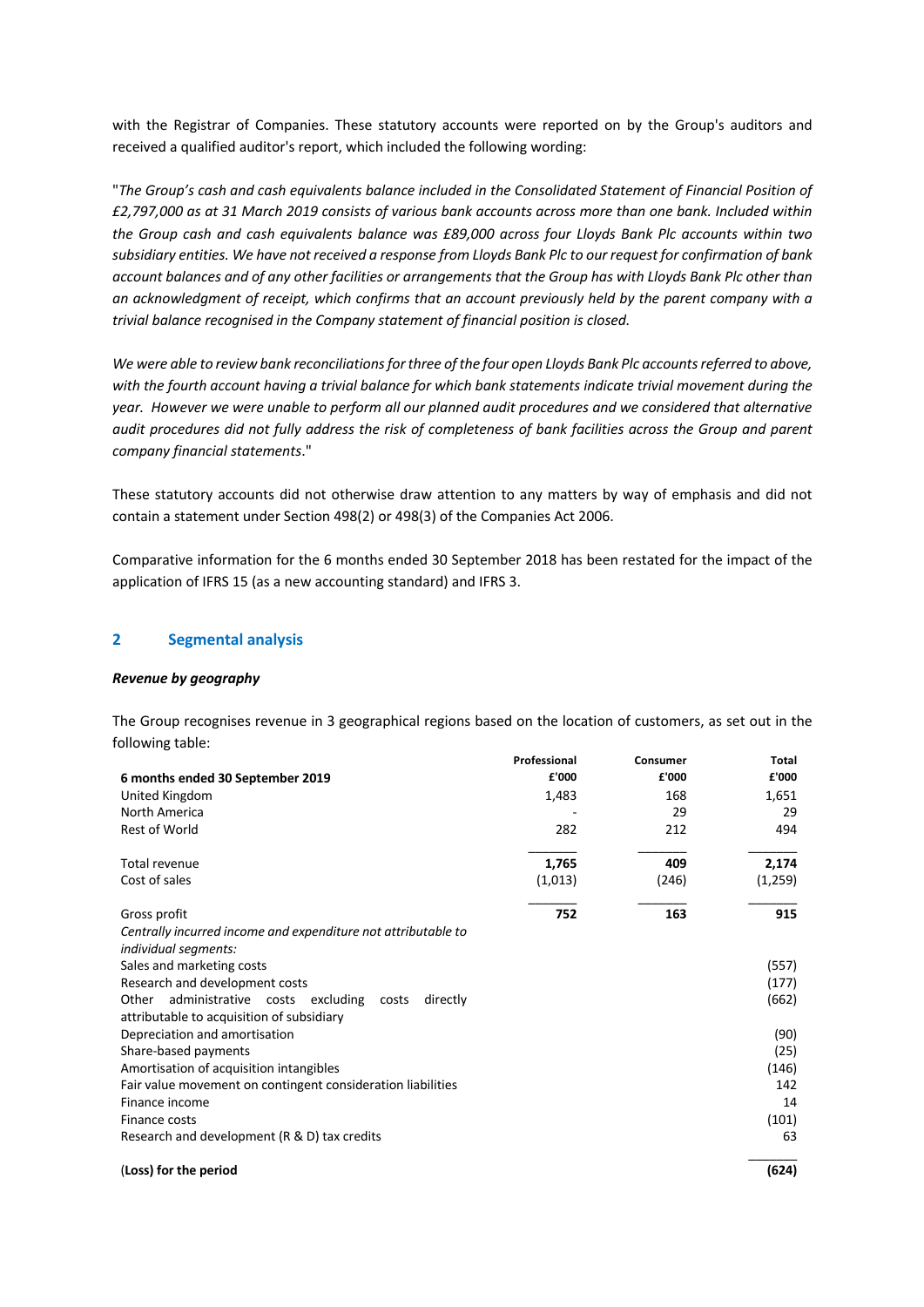|                                                                                                           | Professional | Consumer | Total |
|-----------------------------------------------------------------------------------------------------------|--------------|----------|-------|
| 6 months ended 30 September 2018                                                                          | £'000        | £'000    | £'000 |
| United Kingdom                                                                                            | 664          | 222      | 886   |
| North America                                                                                             | 2            | 53       | 55    |
| <b>Rest of World</b>                                                                                      | 4            | 178      | 182   |
| Total revenue                                                                                             | 670          | 453      | 1,123 |
| Cost of sales                                                                                             | (465)        | (205)    | (670) |
| Gross profit                                                                                              | 205          | 248      | 453   |
| Centrally incurred income and expenditure not attributable to                                             |              |          |       |
| individual segments:                                                                                      |              |          |       |
| Sales and marketing costs                                                                                 |              |          | (405) |
| Research and development costs                                                                            |              |          | (268) |
| administrative costs excluding<br>Other<br>directly<br>costs<br>attributable to acquisition of subsidiary |              |          | (440) |
| Costs directly attributable to acquisition of subsidiary                                                  |              |          | (118) |
| Depreciation and amortisation                                                                             |              |          | (142) |
| Share-based payments                                                                                      |              |          | (37)  |
| Finance income                                                                                            |              |          | 4     |
| Finance costs                                                                                             |              |          | (19)  |
| Research and development (R & D) tax credits                                                              |              |          |       |
| (Loss) for the period                                                                                     |              |          | (972) |

#### **3 Non-GAAP profit measures and exceptional items**

Reconciliation of earnings before interest, taxation, depreciation and amortisation ("EBITDA") to adjusted EBITDA:

|                                | 6 months to<br>30 September<br>2019<br>£'000 | 6 months to<br>30 September<br>2018<br>£'000 | Year to<br>31 March<br>2019<br>£'000 |
|--------------------------------|----------------------------------------------|----------------------------------------------|--------------------------------------|
|                                | (unaudited)                                  | (unaudited)                                  | (audited)                            |
| <b>EBITDA</b><br>Adjusted for: | (506)                                        | (815)                                        | 818                                  |
| - acquisition expenses         | -                                            | 118                                          | 118                                  |
| - share-based payments         | 25                                           | 37                                           | 60                                   |
| <b>Adjusted EBITDA</b>         | (481)                                        | (660)                                        | 996                                  |

The criterion for adjusting items in the calculation of adjusted EBITDA is operating income or expenses that are material and either (i) arise from an irregular and significant event or (ii) are such that the income/cost is recognised in a pattern that is unrelated to the resulting operational performance. Materiality is defined as an amount which, to a user, would influence decision-making based on, and understandability of, the financial statements. Adjustment for share-based payment expense is made because, once the cost has been calculated, the Directors cannot influence the share based payment charge incurred in subsequent years, and the value of the share option to the employee differs considerably in value and timing from the actual cash cost to the Group.

Exceptional items are treated as exceptional by reason of their size or nature and are excluded from the calculation of adjusted EBITDA (and adjusted earnings per ordinary share) to allow a better understanding of comparable year-on-year trading and thereby an assessment of the underlying trends in the Group's financial performance. These measures also provide consistency with the Group's internal management reporting.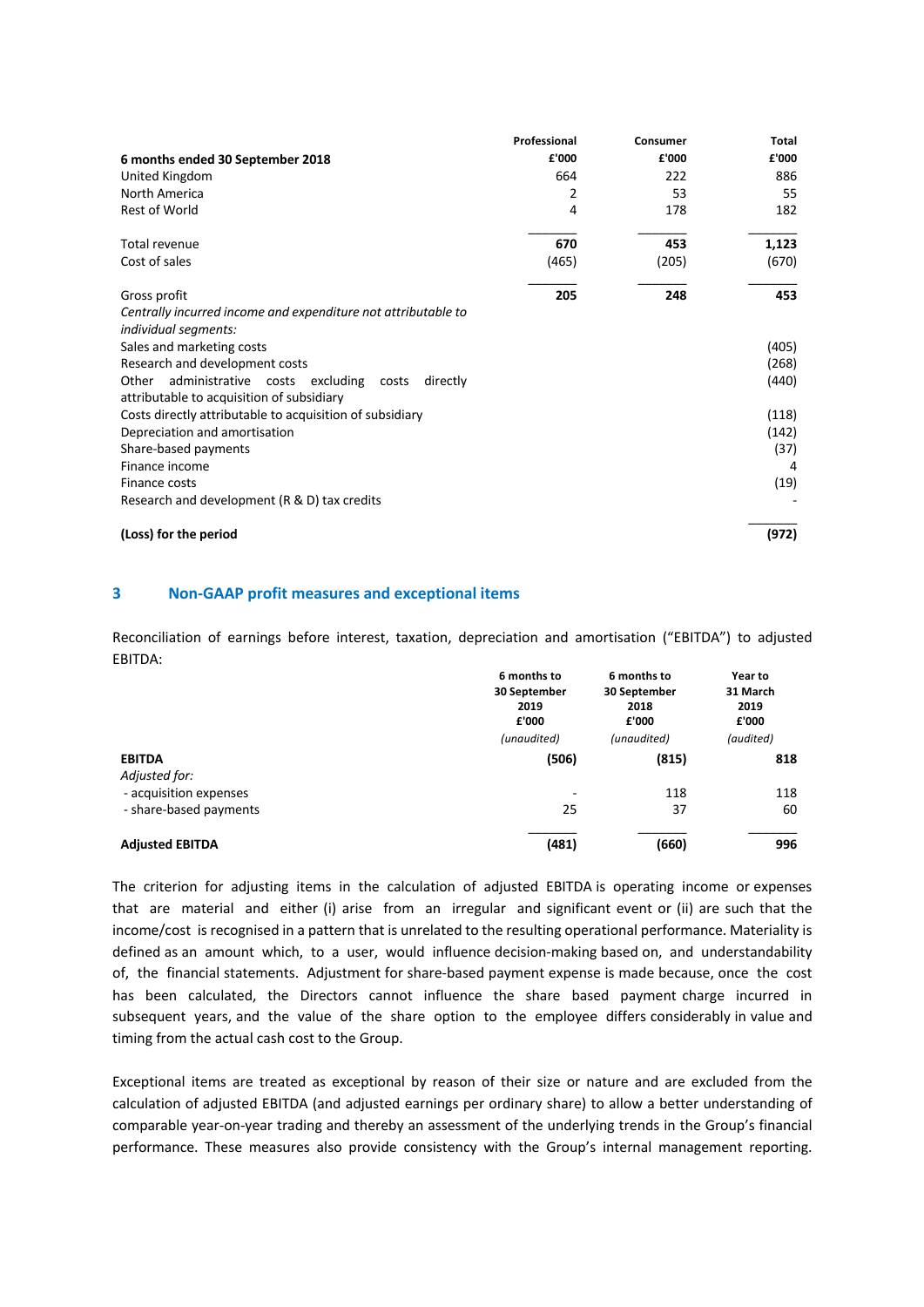Exceptional items in 2019 comprise legal and other costs relating to the acquisition of Medimark Scientific Limited and its subsidiary.

#### *Adjusted EPS*

The calculation of adjusted EPS is shown in Note 6.

### **4 Finance income**

|                                                                            | 6 months to<br>30 September<br>2019<br>£'000<br>(unaudited) | 6 months to<br>30 September<br>2018<br>£'000<br>(unaudited) | Year to<br>31 March<br>2019<br>£'000<br>(audited) |
|----------------------------------------------------------------------------|-------------------------------------------------------------|-------------------------------------------------------------|---------------------------------------------------|
| Interest receivable on interest-bearing deposits                           | 4                                                           | 4                                                           | 21                                                |
| Finance income arising from unwinding of discounting of<br>contract assets | 10                                                          |                                                             | 20                                                |
| <b>Total finance income</b>                                                | 14                                                          | 4                                                           | 41                                                |

### **5 Finance expense**

|                                                                                           | 6 months to<br>30 September<br>2019<br>£'000<br>(unaudited) | 6 months to<br>30 September<br>2018<br>£'000<br>(unaudited) | Year to<br>31 March<br>2019<br>£'000<br>(audited) |
|-------------------------------------------------------------------------------------------|-------------------------------------------------------------|-------------------------------------------------------------|---------------------------------------------------|
| Interest and finance charges paid or payable on borrowings                                | 23                                                          | 3                                                           | 13                                                |
| Acquisition-related financing expense - unwinding of<br>discount on financial liabilities | 77                                                          | 16                                                          | 67                                                |
| Interest on lease liabilities under IFRS 16                                               | 1                                                           |                                                             |                                                   |
| <b>Total finance expense</b>                                                              | 101                                                         | 19                                                          | 80                                                |

### **6 Earnings per share**

#### *Earnings per share - reported ("EPS")*

The calculation of basic and diluted EPS is based on the following data:

|                                                                                                                                                                                    | 6 months to<br>30 September<br>2019<br>£'000<br>(unaudited) | 6 months to<br>30 September<br>2018<br>£'000<br>(unaudited) | Year to<br>31 March<br>2019<br>£'000<br>(audited) |
|------------------------------------------------------------------------------------------------------------------------------------------------------------------------------------|-------------------------------------------------------------|-------------------------------------------------------------|---------------------------------------------------|
| <b>Earnings</b><br>Earnings for the purposes of basic and diluted earnings per<br>share being net profit attributable to equity holders of the<br>parent                           | (635)                                                       | (969)                                                       | 352                                               |
| <b>Number of shares</b><br>Weighted average number of ordinary shares for the<br>purposes of basic and diluted earnings per share<br>Effect of dilutive potential ordinary shares: | 430,885,271                                                 | 408,507,564                                                 | 419,742,617                                       |
| - in-the-money share options                                                                                                                                                       |                                                             |                                                             | 2,050,000                                         |
|                                                                                                                                                                                    | 430,885,271                                                 | 408.507.564                                                 | 421,792,617                                       |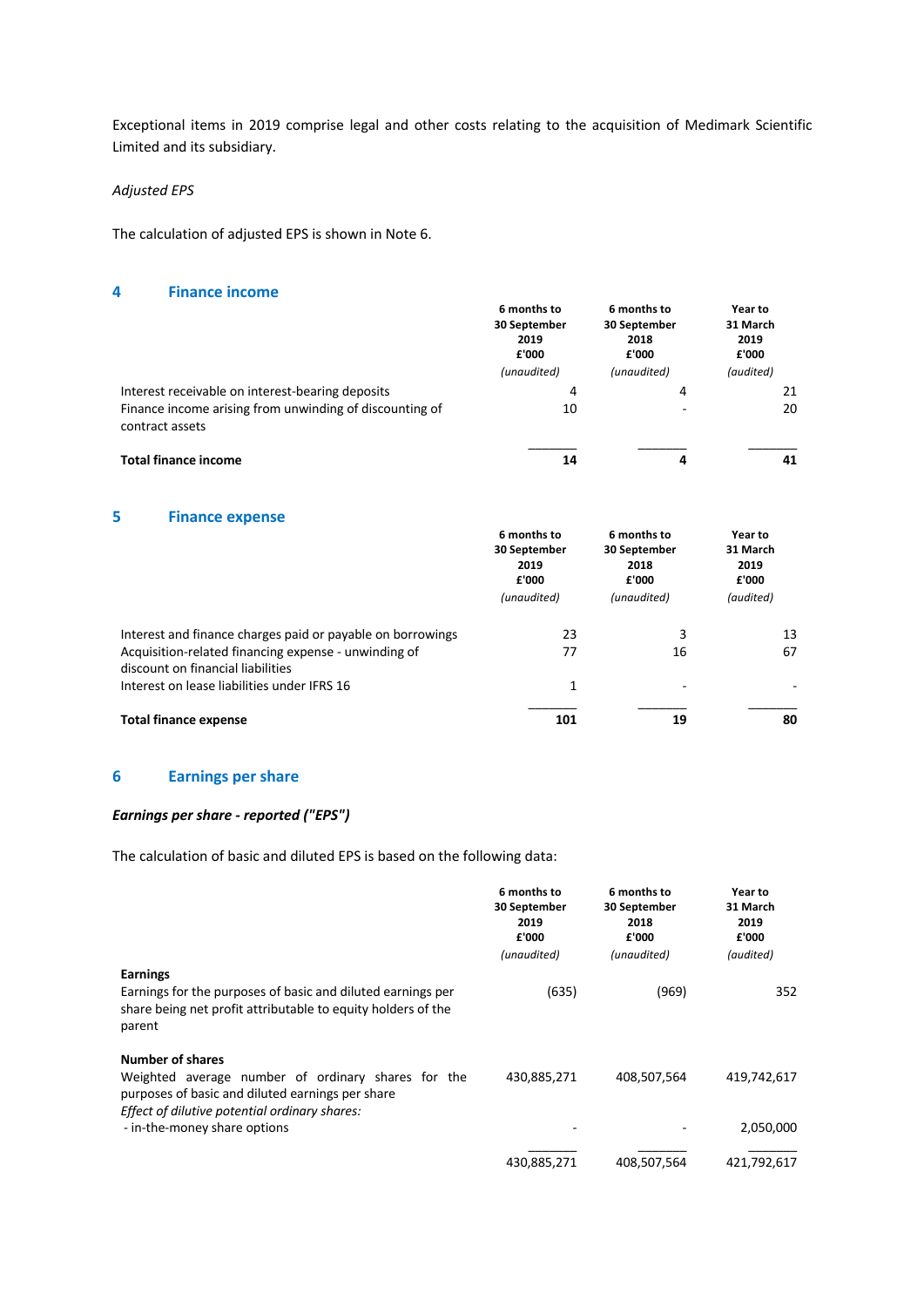The Group has one category of potentially dilutive ordinary share, being those share options granted to employees where the exercise price (plus the remaining expected charge to profit under IFRS 2) is less than the average price of the Company's ordinary shares during the period. The weighted average number of shares for the calculation of diluted earnings per share is computed using the treasury share method.

#### *Adjusted earnings per share*

The calculation of basic and diluted adjusted EPS is based on the following data:

|                                                                                              | 6 months to<br>30 September<br>2019<br>£'000<br>(unaudited) | 6 months to<br>30 September<br>2018<br>£'000<br>(unaudited) | Year to<br>31 March<br>2019<br>£'000<br>(audited) |
|----------------------------------------------------------------------------------------------|-------------------------------------------------------------|-------------------------------------------------------------|---------------------------------------------------|
|                                                                                              |                                                             |                                                             |                                                   |
| Earnings attributable to owners of the Parent<br>Adjusting items:                            | (635)                                                       | (969)                                                       | 352                                               |
| - exceptional items                                                                          |                                                             | 118                                                         | 118                                               |
| - amortisation of acquisition-related intangibles                                            | 146                                                         |                                                             | 175                                               |
| - share-based payments                                                                       | 25                                                          |                                                             | 60                                                |
| -finance charge on liabilities relating to contingent<br>consideration                       | 77                                                          | 16                                                          | 67                                                |
| R&D tax credits                                                                              | (63)                                                        |                                                             | (124)                                             |
| Adjusted earnings attributable to owners of the Parent                                       | (450)                                                       | (835)                                                       | 648                                               |
| Weighted number of ordinary shares in issue<br>Effect of dilutive potential ordinary shares: | 430,885,271                                                 | 408,507,564                                                 | 419,742,617                                       |
| - in-the-money share options                                                                 |                                                             |                                                             | 2,050,000                                         |
| Weighted average number of ordinary shares for the<br>purposes of diluted earnings per share | 430,885,271                                                 | 408,507,564                                                 | 421,792,617                                       |

The Group has one category of potentially dilutive ordinary share, being those share options granted to employees where the exercise price (plus the remaining expected charge to profit under IFRS 2) is less than the average price of the Company's ordinary shares during the period. The weighted average number of shares for the calculation of diluted earnings per share is computed using the treasury share method.

#### **7 Intangible assets**

Intangible assets comprise capitalised development costs, acquired software, customer relationships and goodwill.

| ,-                                                                                      | Goodwill | Other Intangible<br>Assets | <b>Total</b>   |
|-----------------------------------------------------------------------------------------|----------|----------------------------|----------------|
|                                                                                         | £'000    | £'000                      | £'000          |
| Cost<br>At 1 April 2019<br>Additions<br>Fair value adjustment                           | 502      | 4,234<br>123               | 4,736<br>123   |
| At 30 September 2019                                                                    | 502      | 4,357                      | 4,859          |
| <b>Amortisation or</b><br><i>impairment</i><br>At 1 April 2019<br>Charge for the period |          | (874)<br>(203)             | (874)<br>(203) |
| At 30 September 2019                                                                    |          | (1,077)                    | (1,077)        |

#### *Net carrying amount*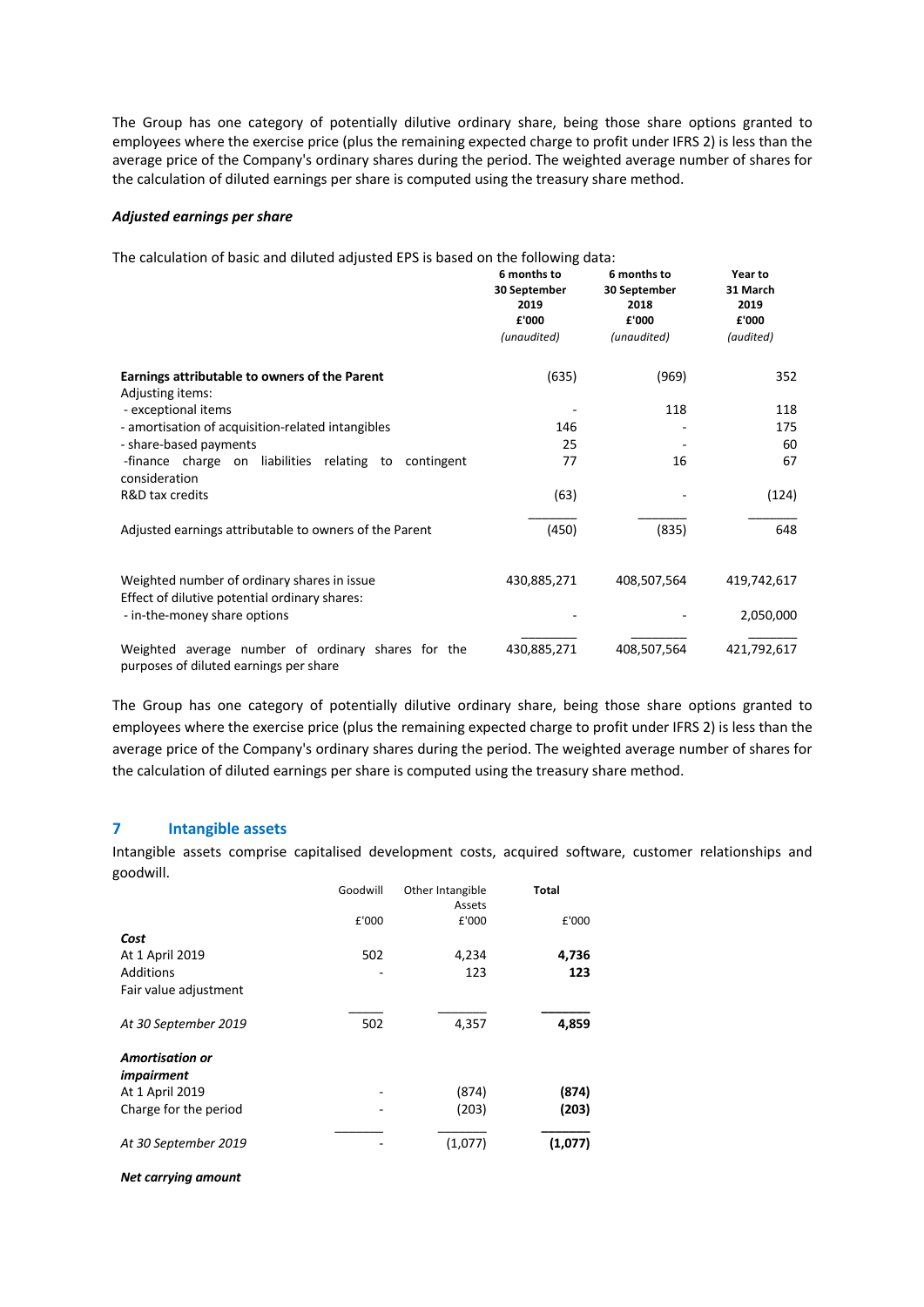| At 30 September 2019 | 502 | 3.280 | 3.782 |
|----------------------|-----|-------|-------|
| At 1 April 2019      | 502 | 3.360 | 3.862 |

Other Intangible Assets comprise:

|                                             | Framework            | Customer      | <b>Brands</b> | Development | Patents and | Total   |
|---------------------------------------------|----------------------|---------------|---------------|-------------|-------------|---------|
|                                             | <b>Access Rights</b> | Relationships |               | Costs       | licenses    |         |
|                                             | £'000                | £'000         | £'000         | £'000       | £'000       | £'000   |
| Cost                                        |                      |               |               |             |             |         |
| At 1 April 2019                             | 114                  | 1,861         | 567           | 958         | 734         | 4,234   |
| <b>Additions</b>                            |                      |               |               | 96          | 27          | 123     |
| Fair value adjustment                       |                      |               |               |             |             |         |
| At 30 September 2019                        | 114                  | 1,861         | 567           | 1,054       | 761         | 4,357   |
| <b>Amortisation or</b><br><i>impairment</i> |                      |               |               |             |             |         |
| At 1 April 2019                             | (114)                | (113)         | (34)          | (109)       | (504)       | (874)   |
| Charge for the period                       |                      | (93)          | (28)          | (52)        | (30)        | (203)   |
| At 30 September 2019                        | (114)                | (206)         | (62)          | (161)       | (534)       | (1,077) |
| <b>Net carrying amount</b>                  |                      |               |               |             |             |         |
| At 30 September 2019                        |                      | 1,655         | 505           | 893         | 227         | 3,280   |
| At 1 April 2019                             |                      | 1,748         | 533           | 849         | 230         | 3,360   |

# **8 Right-of-use assets**

Right-of-use assets comprise leases over office buildings and vehicles.

|                                                 | Office<br>buildings | Vehicles |       |
|-------------------------------------------------|---------------------|----------|-------|
|                                                 | £'000               | £'000    | £'000 |
| Cost                                            |                     |          |       |
| At 1 April 2019                                 |                     |          |       |
| Effect of change of accounting policy (IFRS 16) | 95                  | 47       | 142   |
| Additions in the period                         |                     |          |       |
| At 30 September 2019                            | 95                  | 47       | 142   |
| <b>Depreciation</b>                             |                     |          |       |
| At 1 April 2019                                 |                     |          |       |
| Effect of change of accounting policy           | 30                  | 12       | 42    |
| Charge for the period                           | 12                  | 8        | 20    |
| At 30 September 2019                            | 42                  | 20       | 62    |
| <b>Net carrying amount</b>                      |                     |          |       |
| At 30 September 2019                            | 53                  | 27       | 80    |
| At 1 January 2019                               |                     |          |       |

# **9 Loans and borrowings**

|                              | As at        | As at        | As at     |
|------------------------------|--------------|--------------|-----------|
|                              | 30 September | 30 September | 31 March  |
|                              | 2019         | 2018         | 2019      |
|                              | £'000        | £'000        | £'000     |
|                              | (unaudited)  | (unaudited)  | (audited) |
| Invoice discounting facility | 168          | 260          | 245       |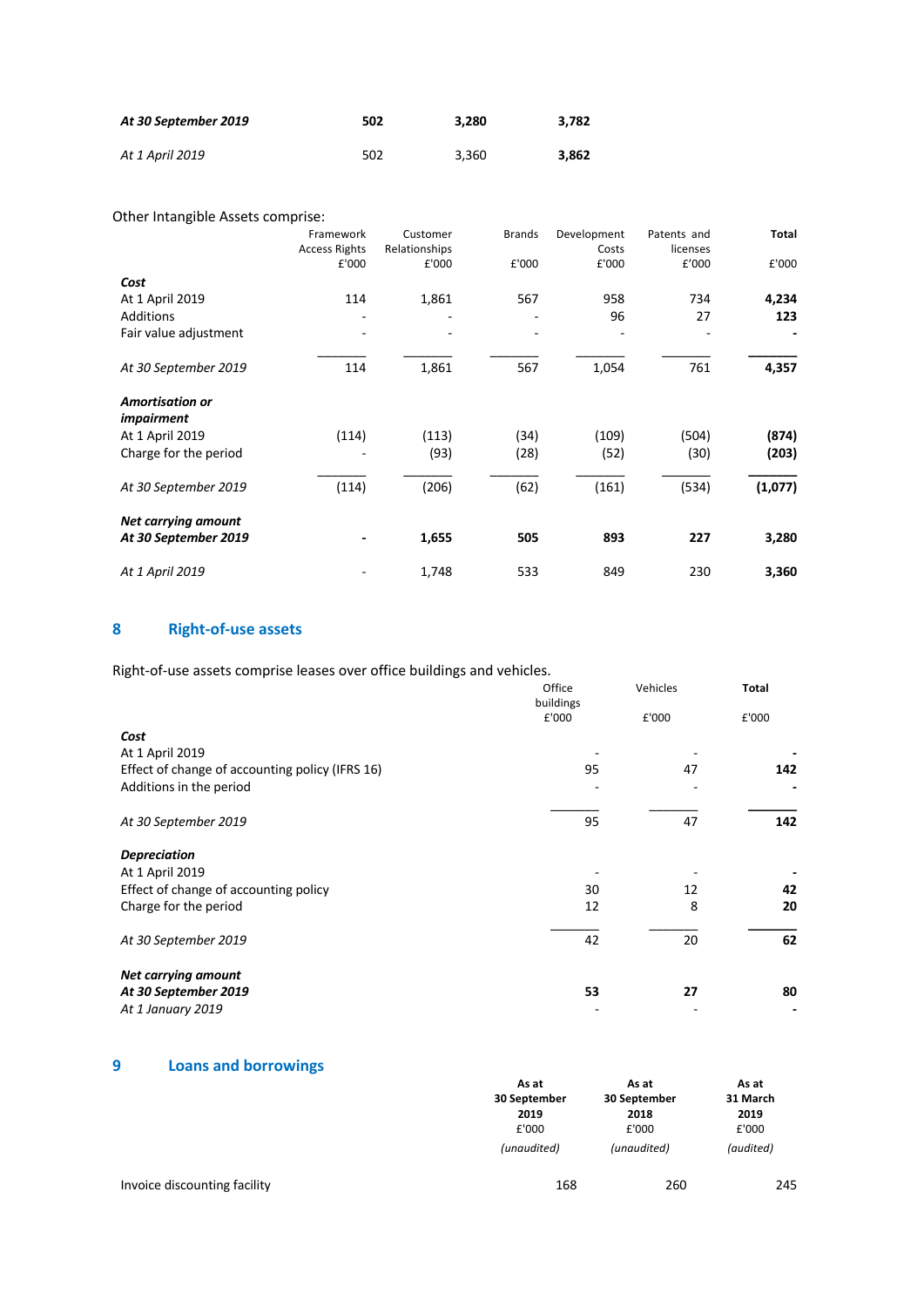| <b>Total loans and borrowings</b> | 168 | 260 | 245 |
|-----------------------------------|-----|-----|-----|
|                                   |     |     |     |

\_\_\_\_\_\_\_ \_\_\_\_\_\_\_ \_\_\_\_\_\_\_

#### **10 Lease liabilities**

Lease liabilities comprise liabilities arising from the committed and expected payments on leases over office buildings and vehicles.

| Amounts due in less than one year             | Office<br>equipment | Vehicles | Total |
|-----------------------------------------------|---------------------|----------|-------|
|                                               | £'000               | £'000    | £'000 |
| At 1 April 2019                               |                     |          |       |
| Effect of change of accounting policy         | 23                  | 16       | 39    |
| Leases taken on in the period                 |                     |          |       |
| Repayments of principal                       | (12)                | (7)      | (19)  |
| Transfers from long to short term liabilities | 12                  | 8        | 20    |
| At 30 September 2019                          | 23                  | 17       | 40    |
| Amounts due in more than one year             | Office              | Vehicles | Total |
|                                               | equipment<br>£'000  | £'000    | £'000 |
| At 1 April 2019                               |                     |          |       |
| Effect of change of accounting policy         | 43                  | 19       | 62    |
| Leases taken on in the period                 |                     |          |       |
| Repayments of principal                       |                     |          |       |
| Transfers from long to short term liabilities | (12)                | (8)      | (20)  |
| At 30 September 2019                          | 31                  | 11       | 42    |

#### **11 Other financial liabilities**

Other financial liabilities comprise the fair value of potential liabilities for the contingent payments due in respect of the Medimark acquisition.

|                                                                   | As at<br>30 September<br>2019<br>£'000<br>(unaudited) | As at<br>30 September<br>2018<br>£'000<br>(unaudited) | As at<br>31 March<br>2019<br>£'000<br>(audited) |
|-------------------------------------------------------------------|-------------------------------------------------------|-------------------------------------------------------|-------------------------------------------------|
| Contingent consideration on the acquisition of Medimark<br>assets |                                                       |                                                       |                                                 |
| - potentially due within one year                                 | 752                                                   | 485                                                   | 520                                             |
| - potentially due after one year                                  | -                                                     | 276                                                   | 297                                             |
| <b>Total other financial liabilities</b>                          | 752                                                   | 761                                                   | 817                                             |

Part of the consideration for the Medimark Acquisition in August 2018 was contingent on the achievement of certain EBITDA targets in the two years following the acquisition. The total contingent amount payable under these arrangements was between £nil and £1.8m. The amounts disclosed above are fair value estimates based on a probability-weighted analysis of the potential outturns for the EBITDA for the relevant years which determines the amount payable.

Following the completion of the measurement period at 31 March 2019 the contingent consideration liability for payments potentially due in the period 2019 to 2020 was valued at £817,000 (as discounted to the then present value at an imputed cost of funds). At 30 September 2019 the value of this liability was revised